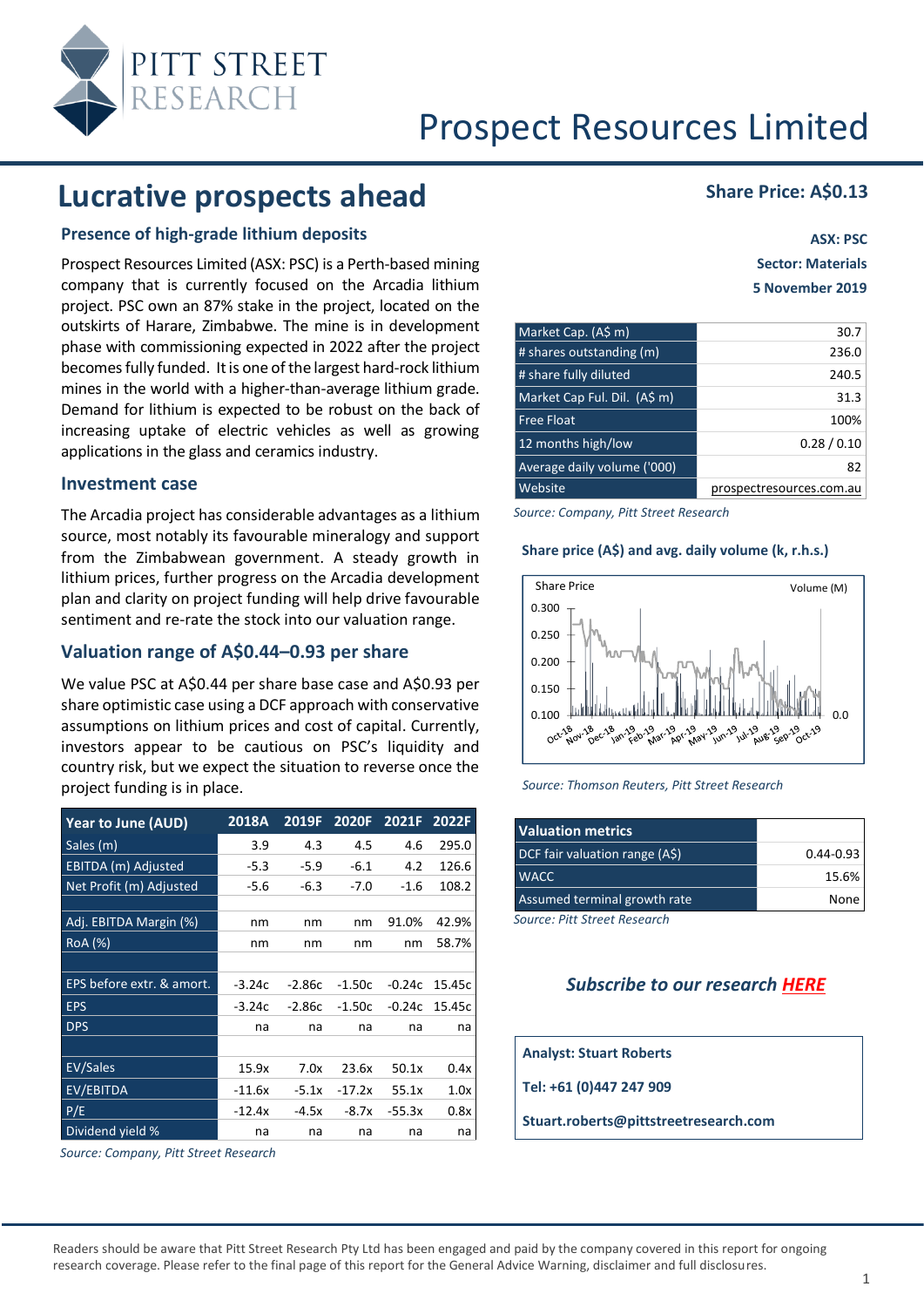

| Profit & Loss (A\$m)                    | 2017A    | 2018A    | 2019F   | 2020F   | 2021F    | 2022F    | 2023F    | 2024F    | 2025F    | 2026F    |
|-----------------------------------------|----------|----------|---------|---------|----------|----------|----------|----------|----------|----------|
| <b>Sales Revenue</b>                    | 0.1      | 3.9      | 4.3     | 4.5     | 4.6      | 295.0    | 354.4    | 354.5    | 354.6    | 346.0    |
| <b>Operating expenses</b>               | $-12.8$  | $-9.2$   | $-10.2$ | $-10.6$ | $-0.4$   | $-168.4$ | $-203.6$ | $-203.6$ | $-203.6$ | $-202.8$ |
| <b>Adjusted EBITDA</b>                  | $-12.7$  | $-5.3$   | $-5.9$  | $-6.1$  | 4.2      | 126.6    | 150.9    | 150.9    | 151.0    | 143.2    |
| Depn & Amort                            | $-0.1$   | $-0.1$   | $-0.1$  | $-0.1$  | $-0.1$   | $-3.7$   | $-3.7$   | $-3.7$   | $-3.7$   | $-3.7$   |
| <b>Adjusted EBIT</b>                    | $-12.8$  | $-5.4$   | $-6.0$  | $-6.3$  | 4.0      | 122.9    | 147.2    | 147.2    | 147.3    | 139.5    |
| Net Interest                            | 0.0      | 0.0      | $-0.3$  | $-0.8$  | $-5.7$   | $-14.7$  | $-10.2$  | $-4.9$   | 0.6      | 6.0      |
| Profit before tax (before exceptionals) | $-12.8$  | $-5.4$   | $-6.3$  | $-7.0$  | $-1.6$   | 108.2    | 137.0    | 142.4    | 147.9    | 145.5    |
| Tax expense                             | 0.0      | $-0.2$   | 0.0     | 0.0     | 0.0      | 0.0      | 0.0      | 0.0      | 0.0      | 0.0      |
| Abnormals + Minorities                  | 0.8      | 0.1      | 0.1     | 0.1     | 0.0      | $-1.1$   | $-1.4$   | $-1.5$   | $-1.5$   | $-1.5$   |
| <b>NPAT</b>                             | $-12.0$  | $-5.6$   | $-6.2$  | $-7.0$  | $-1.6$   | 107.1    | 135.6    | 140.9    | 146.4    | 144.0    |
| Cash Flow (A\$m)                        | 2017A    | 2018A    | 2019F   | 2020F   | 2021F    | 2022F    | 2023F    | 2024F    | 2025F    | 2026F    |
| Profit after tax                        | 0.0      | 0.0      | $-6.3$  | $-7.0$  | $-1.6$   | 108.2    | 137.0    | 142.4    | 147.9    | 145.5    |
| Depreciation                            | 0.0      | 0.0      | 0.1     | 0.1     | 0.1      | 3.7      | 3.7      | 3.7      | 3.7      | 3.7      |
| Change in trade and other receivables   | 0.1      | 3.7      | 0.0     | 0.0     | 0.0      | $-23.9$  | 9.7      | 0.0      | 0.0      | 0.4      |
| Change in trade payables                | $-2.8$   | $-6.9$   | 0.1     | 0.1     | 0.0      | 26.9     | $-11.3$  | 0.0      | 0.0      | $-0.4$   |
| Other operating activities              | $-1.3$   | $-1.6$   | 0.0     | 0.0     | 0.3      | $-4.3$   | 1.5      | 0.0      | 0.0      | 0.0      |
| <b>Operating cashflow</b>               | $-4.0$   | $-4.8$   | $-6.1$  | $-6.9$  | $-1.2$   | 110.6    | 140.6    | 146.1    | 151.6    | 149.1    |
| Capex (- asset sales)                   | $-0.5$   | $-0.9$   | $-16.0$ | $-90.0$ | $-122.2$ | $-3.7$   | $-3.7$   | $-3.7$   | $-3.7$   | $-3.7$   |
| Other investing activities              | $-6.7$   | $-5.5$   | 0.0     | 0.0     | 0.0      | 0.0      | 0.0      | 0.0      | 0.0      | 0.0      |
| <b>Investing cashflow</b>               | $-7.2$   | $-6.4$   | $-16.0$ | $-90.0$ | $-122.2$ | $-3.7$   | $-3.7$   | $-3.7$   | $-3.7$   | $-3.7$   |
| <b>Dividends</b>                        |          |          |         |         |          |          |          |          |          |          |
| Equity raised (repurchased)             | 17.4     | 20.2     | 5.2     | 80.6    | 0.0      | 0.0      | 0.0      | 0.0      | 0.0      | 0.0      |
| Debt drawdown (repaid)                  | $-0.1$   | 0.0      | 10.0    | 60.0    | 79.3     | $-25.0$  | $-25.0$  | $-25.0$  | $-23.0$  | 0.0      |
| Other financing activities              | $-1.2$   | 0.1      | 0.0     | 0.0     | 0.0      | 0.0      | 0.0      | 0.0      | 0.0      | 0.0      |
| Net change in cash                      | 4.9      | 9.1      | $-6.9$  | 43.7    | $-44.2$  | 81.9     | 111.9    | 117.4    | 124.9    | 145.4    |
| Cash at End Period                      | 7.3      | 16.4     | 9.5     | 53.2    | 9.0      | 90.9     | 202.8    | 320.2    | 445.1    | 590.5    |
| Net Debt (Cash)                         | $-7.3$   | $-16.4$  | 0.5     | 16.8    | 140.2    | 33.4     | $-103.6$ | $-246.0$ | $-393.9$ | $-539.3$ |
| <b>Balance Sheet (A\$m)</b>             | 2017A    | 2018A    | 2019F   | 2020F   | 2021F    | 2022F    | 2023F    | 2024F    | 2025F    | 2026F    |
| Cash                                    | 7.3      | 16.4     | 9.5     | 53.2    | 9.0      | 90.9     | 202.8    | 320.2    | 445.1    | 590.5    |
| <b>Total Assets</b>                     | 14.5     | 30.3     | 39.3    | 172.9   | 250.5    | 360.6    | 461.3    | 578.7    | 703.6    | 848.7    |
| <b>Total Debt</b>                       | 0.0      | 0.0      | 10.0    | 70.0    | 149.3    | 124.3    | 99.3     | 74.3     | 51.3     | 51.3     |
| <b>Total Liabilities</b>                | 1.1      | 1.5      | 11.6    | 71.7    | 151.0    | 152.8    | 116.5    | 91.5     | 68.5     | 68.1     |
| Shareholders' Funds                     | 13.4     | 28.7     | 27.6    | 101.2   | 99.5     | 207.7    | 344.7    | 487.1    | 635.1    | 780.5    |
| <b>Ratios</b>                           | 2017A    | 2018A    | 2019F   | 2020F   | 2021F    | 2022F    | 2023F    | 2024F    | 2025F    | 2026F    |
| Net Debt/Equity (%)                     | $-54.8%$ | $-57.0%$ | 1.8%    | 16.6%   | 140.9%   | 16.1%    | $-30.0%$ | $-50.5%$ | $-62.0%$ | $-69.1%$ |
| Interest Cover (x)                      | nm       | nm       | nm      | nm      | 0.7      | 8.4      | 14.5     | 30.3     | nm       | nm       |
| Return on Equity (%)                    | nm       | nm       | nm      | nm      | nm       | 69.7%    | 49.1%    | 33.9%    | 26.1%    | 20.3%    |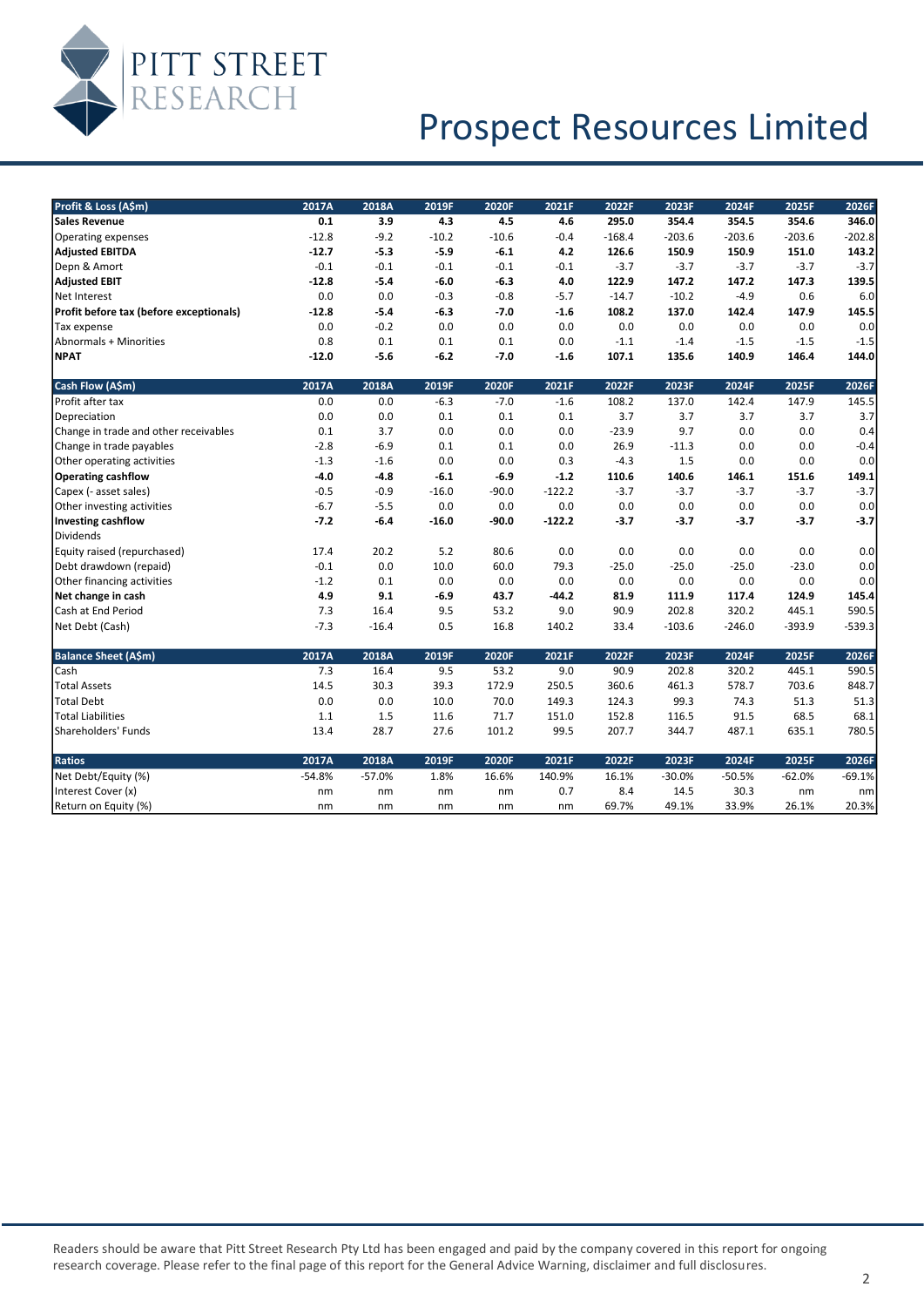

### **Table of Contents**

| <b>Introducing Prospect Resources</b>                                              | 4  |
|------------------------------------------------------------------------------------|----|
|                                                                                    |    |
|                                                                                    |    |
|                                                                                    |    |
|                                                                                    |    |
| Arcadia mine – PSC's flagship project                                              | 7  |
|                                                                                    |    |
|                                                                                    |    |
|                                                                                    |    |
|                                                                                    |    |
| Key addressable markets for PSC                                                    | 11 |
|                                                                                    |    |
|                                                                                    |    |
| Countries' move toward environment-friendly measures set to fuel demand for EVs 13 |    |
|                                                                                    |    |
|                                                                                    |    |
|                                                                                    |    |
| <b>Valuation</b>                                                                   | 18 |
|                                                                                    |    |
|                                                                                    |    |
|                                                                                    |    |
|                                                                                    |    |
| <b>Conclusion: Favourable project dynamics</b>                                     | 23 |
| <b>SWOT Analysis</b>                                                               | 24 |
| <b>Appendix I - Recent Deals (Valuation)</b>                                       | 26 |
| Appendix II - PSC's Board of Directors                                             | 27 |
| <b>Appendix III - Analyst qualifications</b>                                       | 28 |
| <b>General Advice Warning, Disclaimer &amp; Disclosures</b>                        | 29 |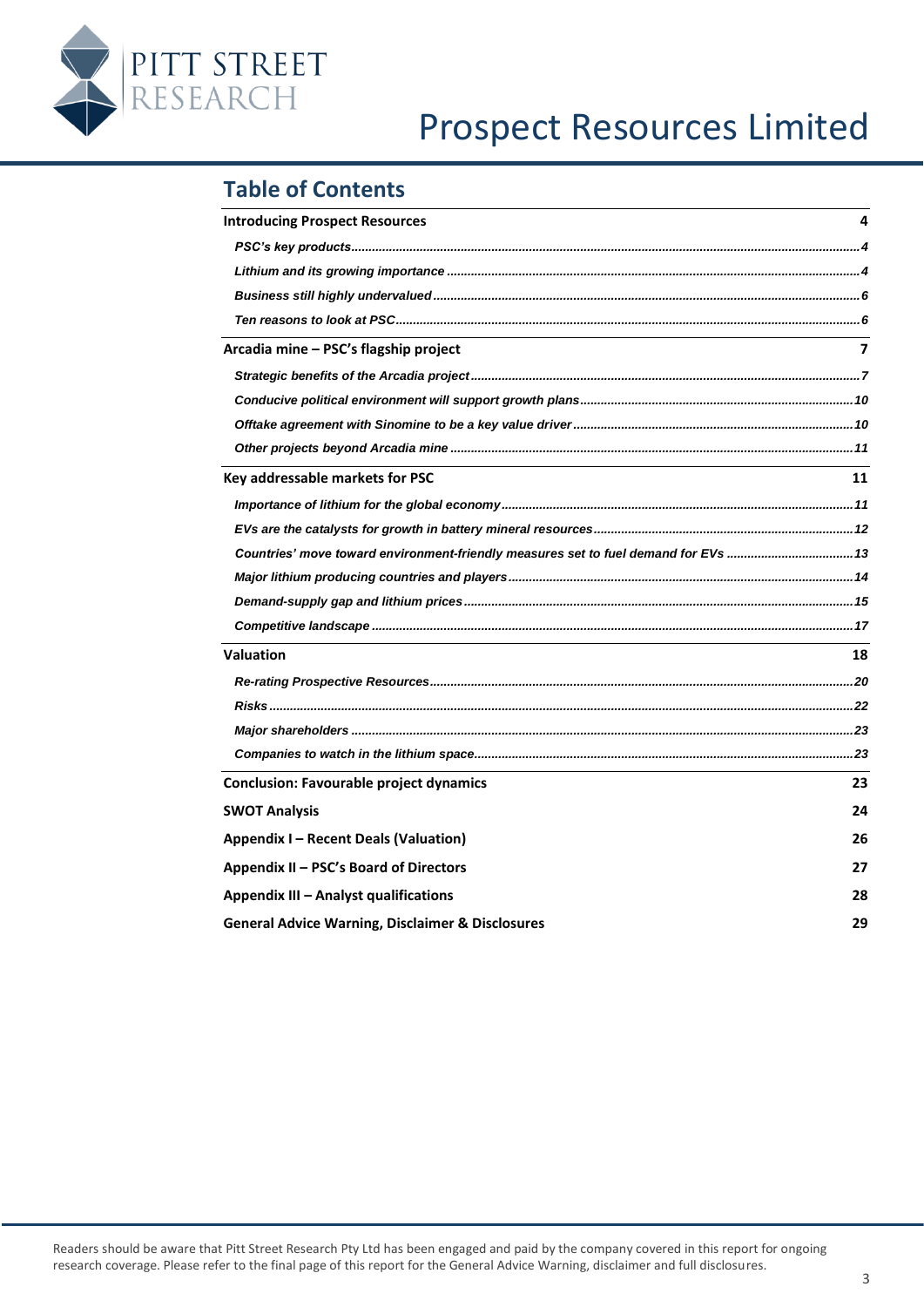<span id="page-3-0"></span>

### **Introducing Prospect Resources**

Prospect Resources Ltd (PSC) is a Perth-based resources company focused on the Arcadia Lithium Project in Zimbabwe. PSC has been working on this project since 2016 and it owns an 87% stake in the mine, post the approval received from Reserve Bank of Zimbabwe on 19 July 2019 (shareholder approval was received on 11 June 2019). It has the potential to become one of the largest hard-rock lithium mines globally and is estimated to contain 26.9Mt of reserves, which contain 351Kt of lithium oxide and 7.2Mlbs of tantalum oxide. Under an intended plant throughput of 2.4Mtpa, the average Life of Mine (LOM) production will amount to 27Ktpa of lithium carbonate equivalent (LCE). The mine will primarily produce two important lithium ore minerals – spodumene (6% Li<sub>2</sub>O) and petalite (4.0% Li<sub>2</sub>O).

### **PSC's key products**

The Arcadia mine project is a hard rock [\(Figure 1\)](#page-4-0) asset which is a reference to all pegmatite hosted lithium deposits (spodumene and petalite). It also hosts tantalum.

**Spodumene** – This mineral (lithium aluminium inosilicate) is mainly found in North America, Brazil, Zimbabwe, China, Portugal, Argentina and Australia. Historically the Greenbushes mine in Western Australia produced the majority of the world's spodumene output. Pegmatites are generally further processed into lithium carbonate and lithium hydroxide. The amount of lithium obtained depends on source and varies accordingly. PSC will produce on average 212Ktpa of high-grade spodumene concentrate ( $>6\%$  Li<sub>2</sub>O).

**Petalite** – Petalite, also known as castorite, is a lithium aluminum silicate. Petalite is a natural gemstone which makes it useful in glass and ceramics industry. PSC will produce on average 216Ktpa high-grade, low iron petalite concentrate ( $>4\%$  Li<sub>2</sub>O). The glass and ceramics industries demand purity of petalite as iron contamination significantly impacts the output quality. PSC produces high quality petalite which contains very low amount of iron.

**Tantalum** – More than half of this metal's use is for electrolytic capacitors and vacuum furnace parts. That is because tantalum is a hard but ductile metal which can be drawn into a wire, is immune to chemical reactions below  $150^{\circ}$ C, and, as an oxide film, is very stable and has good rectifying and dielectric properties. PSC will produce on average 188Klb of tantalum concentrate  $(>25\%$  Ta<sub>2</sub>O<sub>5</sub>) every year.

### <span id="page-3-2"></span>**Lithium and its growing importance**

Lithium is a soft, silvery alkali metal, widely used in batteries, glass and ceramics, lubricants and medicine. The increasing adoption of Electric Vehicles (EVs) as a transportation option will depend, in part, on the supply of lithium. The exponential increase in the consumption of lithium is proportional to China's economic rise. The country has built massive manufacturing capabilities and can sell lithium at very low price-points, which has resulted in the country's dominance in this space. Chinese companies, such as Tianqi and Ganfeng Lithium, contribute to a large portion of the global lithium production.

<span id="page-3-1"></span>*Arcadia project has 26.9Mt of reserves, which contain 351Kt of lithium oxide and 7.2Mlbs of tantalum oxide*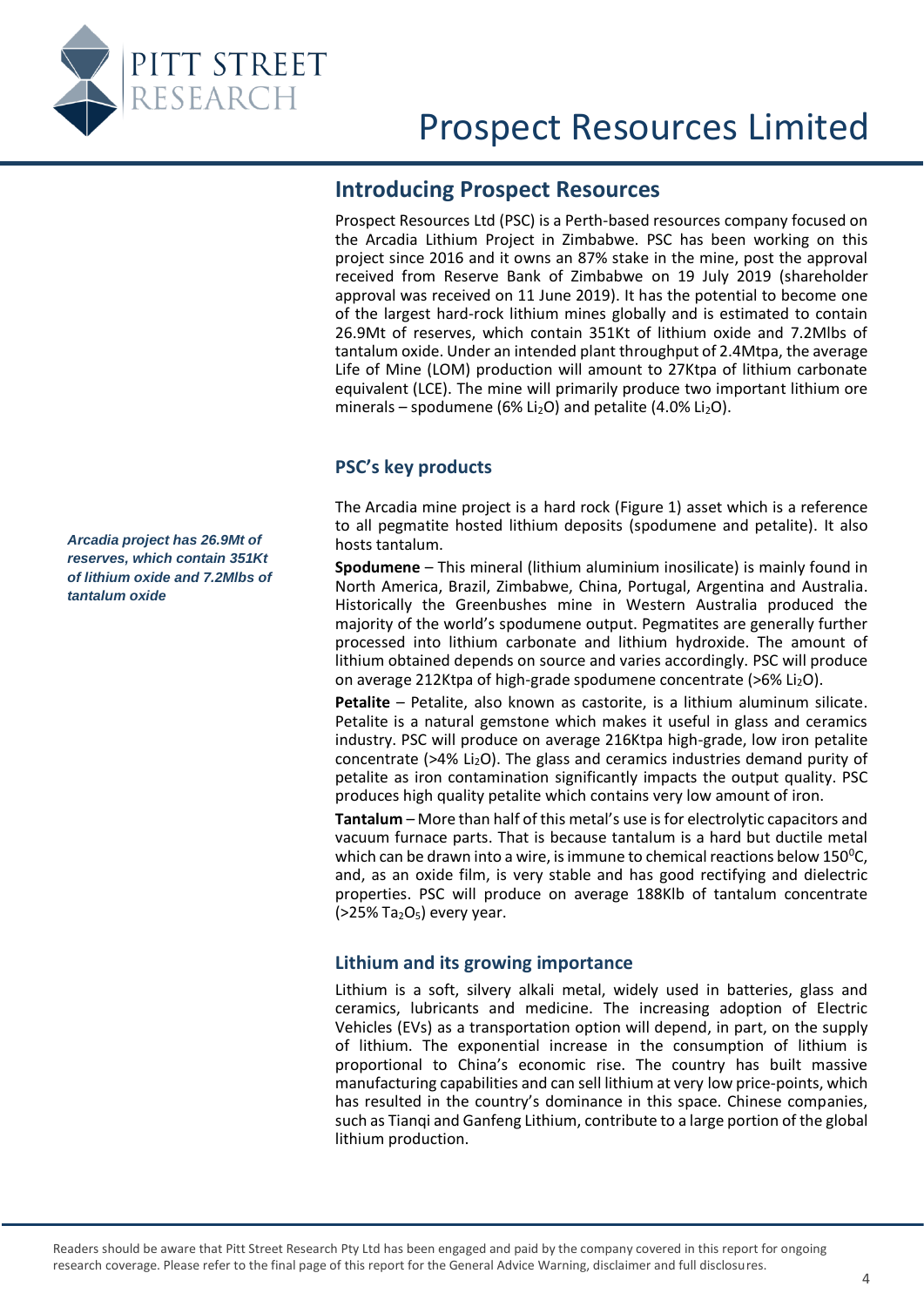

<span id="page-4-0"></span>



*Source: Company*

#### **Arcadia's current state of development**

The Arcadia mine is currently in development phase. The project is expected to be commissioned in 2022 post funding completion.

PSC has received Special Economic Zone (SEZ) status from the Zimbabwean government, which includes tax relief and exemptions, and reductions of costs and trade barriers associated with the import of raw materials and capital goods.

A key step forward for PSC is the offtake agreement with Sinomine Resource Group (Sinomine) of China. PSC has contracted to supply 40,000tpa spodumene and 112,000tpa petalite (~34% of its lithium production) for the first seven years to Sinomine, which has the technical knowhow to convert spodumene to lithium carbonate. Sinomine fully owns Jiangxi Dongpeng, which is the world's largest petalite lithium chemical converter. Sinomine has also recently purchased the specialty fluid segment of Cabot Corporation (US\$135m) which will further strengthen its position in this industry<sup>1</sup>. PSC has completed a share placement of A\$10m with Sinomine and this partnership provides PSC with a financial buffer as well as revenue visibility.

PSC produced >99.5% lithium carbonate in 2018 in its Kwekwe laboratory using Arcadia petalite. The addition of a lithium chemical plant at Arcadia will make the Arcadia project one of the rare vertically integrated lithium projects in the world. Arcadia has the added benefit of its proximity to key infrastructure such as electricity, by-product consumers and transportation resources, as well as regional access to major consumables such as coal and sulfuric acid that are required for the conversion process.

#### **What comes next for Prospect Resources?**

The Arcadia mine is currently in the development phase and has received all the necessary environmental approvals. It is expected to start production in 2022. The company requires funds for developing the Arcadia mine. It will

<sup>1</sup> See the Cabot press release dated 29 June 2019 and headlined 'Cabot Corporation Completes Sale of Specialty Fluids Business'.

Readers should be aware that Pitt Street Research Pty Ltd has been engaged and paid by the company covered in this report for ongoing research coverage. Please refer to the final page of this report for the General Advice Warning, disclaimer and full disclosures.

#### *Mine production is expected to commence in 2022*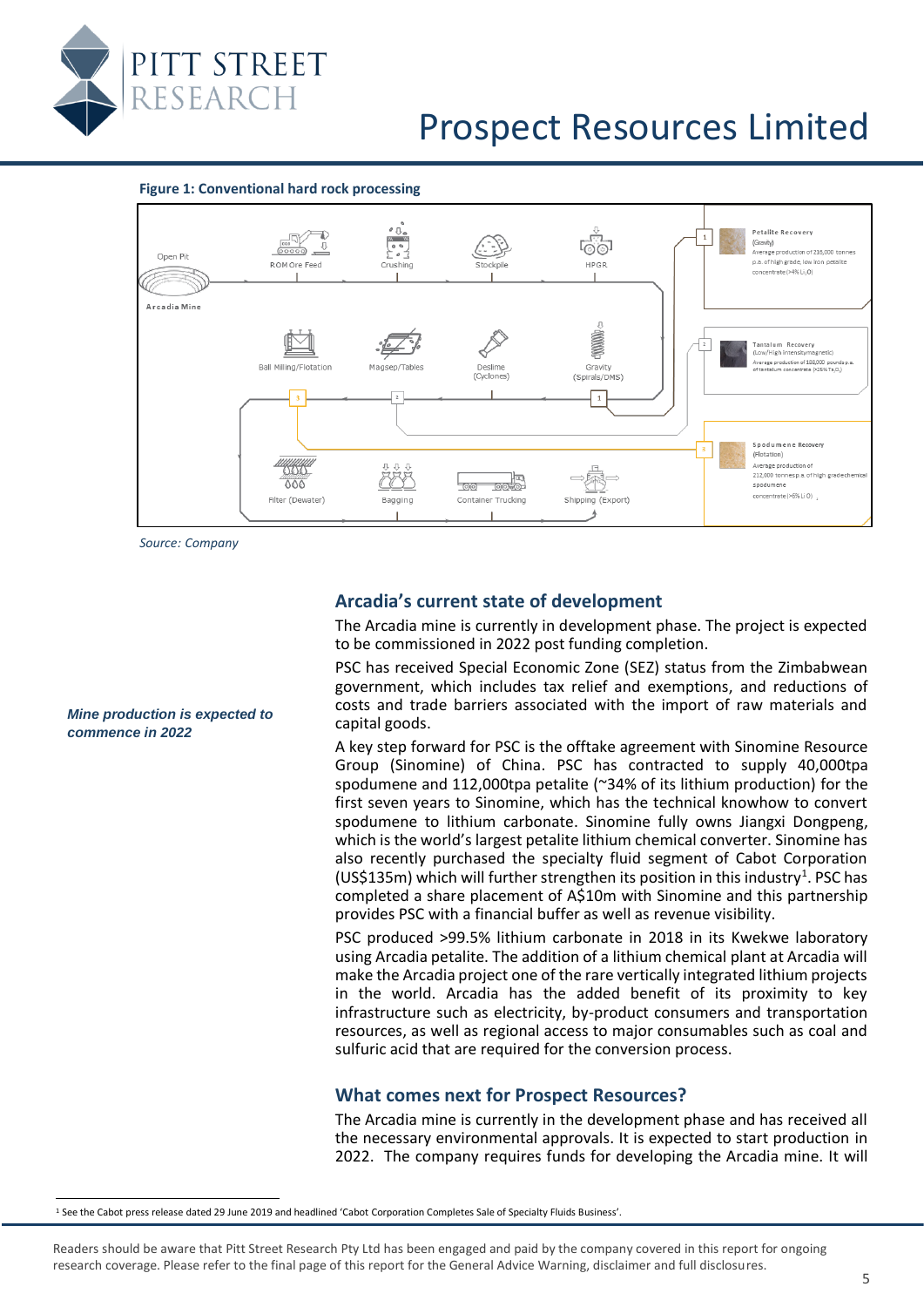<span id="page-5-0"></span>

have to raise debt and equity from external sources since it is not at the revenue generation stage.

#### **Business still highly undervalued**

**We believe there are two main reasons for the apparent undervaluation of PSC**. Firstly, investors are wary of the country risk associated with Zimbabwe. Secondly, as the company is currently not in the revenue generation stage, it is dependent on external investors for funding to carry out its mine development activities. We look for a re-rating once financing is secured and there is firm visibility on the commissioning of the project.

**The Wodgina transactions of 2018 and 2019 point to the upside**. We believe that the sale by the Perth-based Mineral Resources (ASX: MIN) of a major stake in the Wodgina lithium project bodes well for PSC, once its project is up and running.

- Wodgina sits in the middle of an emerging hard rock lithium province in the Pilbara region of Western Australia. Mineral Resources had bought the project in 2016 and was originally selling Direct Shipping Ore before taking the strategic decision to move to production of higher value spodumene concentrate. The first shipments of this concentrate are expected late this year.
- In November 2018, Albemarle, the American specialty chemicals company, which is a major lithium producer, bought 50% of Wodgina in late 2018 for US\$1.15bn.
- In August 2019, the Albemarle/Mineral Resources relationship was revised. Albemarle moved to 60% of Wodgina for US\$820m plus 40% of two lithium hydroxide plants which the American company is establishing at Kemerton, near Bunbury in southwest WA. The much higher price for a Wodgina interest in this second agreement reflects, in our view, an improved long-term view of spodumene as well as lithium on the part of Albemarle, combined with the established nature of the Wodgina resource.

#### <span id="page-5-1"></span>**Ten reasons to look at PSC**

- 1) The Arcadia Mine project possesses rich lithium oxide reserves sources (26.9Mt) with a higher-than-average lithium grade (1.31%).
- 2) The project has access to vital infrastructure such as electricity, groundwater, logistical support, and skilled and semiskilled labour owing to its proximity to Zimbabwe's capital city, Harare.
- 3) Increasing EV uptake bodes well for lithium prices as it is a key component in EV batteries. Governments across the globe have taken various initiatives to increase the number of EVs on the roads.
- 4) PSC is the only listed miner that will produce both spodumene and petalite. This will enable the company to target diverse end-use markets for lithium. While spodumene will be useful for EV and energy storage, petalite will have applications in the glass and ceramics industry.
- 5) The glass and ceramics industries demand purity of petalite, since iron contamination impacts the quality of output. PSC stands to gain as its petalite is expected to be a low-iron product.
- 6) The Zimbabwean government's efforts to revive its economy by focusing on mining will positively impact PSC. The company has received several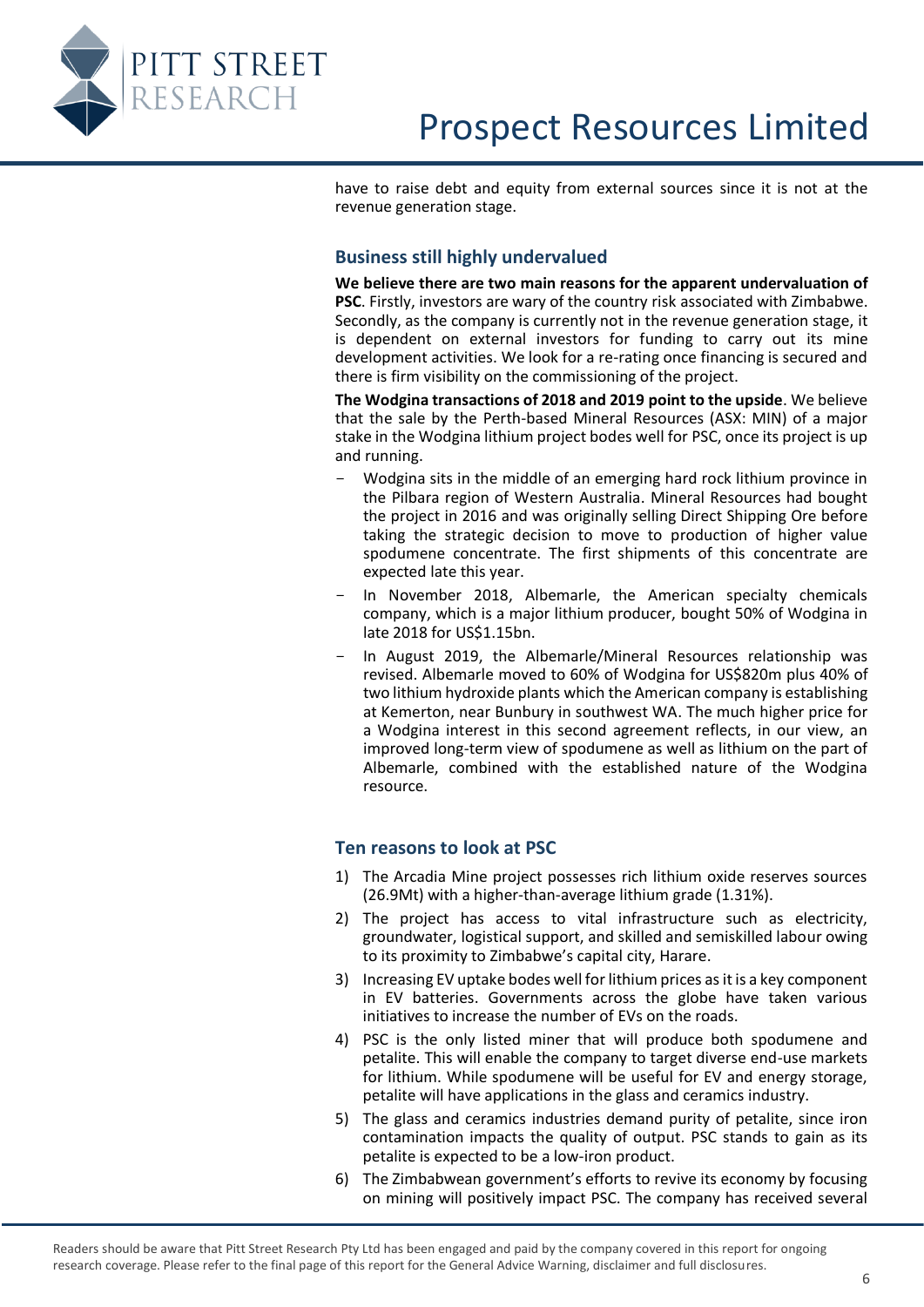

benefits from the current government including SEZ status. Besides the tax relief and exemptions, the SEZ status will provide a significant benefit of operating without currency constraints.

- 7) PSC has signed an important offtake agreement with Sinomine wherein the latter has agreed to purchase ~34% of total lithium production for the first seven years. This arrangement has ensured a ready market for PSC's future production. Sinomine has already invested A\$10m in PSC and can provide a further A\$10m upon installation of the ball mill.
- 8) The Arcadia mine is an advanced stage of project implementation. Surface rights and all environment approvals have been secured. The site is ready to commence project development.
- 9) PSC has an experienced team, which includes years of lithium and mine development experience. Team members have previously delivered large complex mine and plant projects in the region, with total project capital expenditure of over US\$10bn.
- 10) We believe PSC is currently undervalued. We value the company at A\$0.44 per share base case and A\$0.93 per share optimistic case using a DCF approach with conservative assumptions on lithium prices and cost of capital.

### <span id="page-6-0"></span>**Arcadia mine – PSC's flagship project**

PSC owns an 87% stake (post the approval from Reserve Bank of Zimbabwe on 19 July 2019), in the Arcadia mine, which is presently in development stage. The current landowner owns 6% and the remaining 7% shareholder is the project's vendor, Paul Chimbodza. The project is expected to be commissioned in 2022 post completion of funding.

#### **Figure 2: Location of Arcadia project**

<span id="page-6-2"></span>

*Source: Company*

#### <span id="page-6-1"></span>**Strategic benefits of the Arcadia project**

The project has a number of qualities that provide strategic benefits to PSC.

**Favourable location and infrastructure.** The Arcadia project is located 35km east of Harare [\(Figure 2\)](#page-6-2). The project is located close to highways and railheads. The Port of Beira in Mozambique is ~580km by rail and road, which makes transporting materials easy. As the project is close to Harare,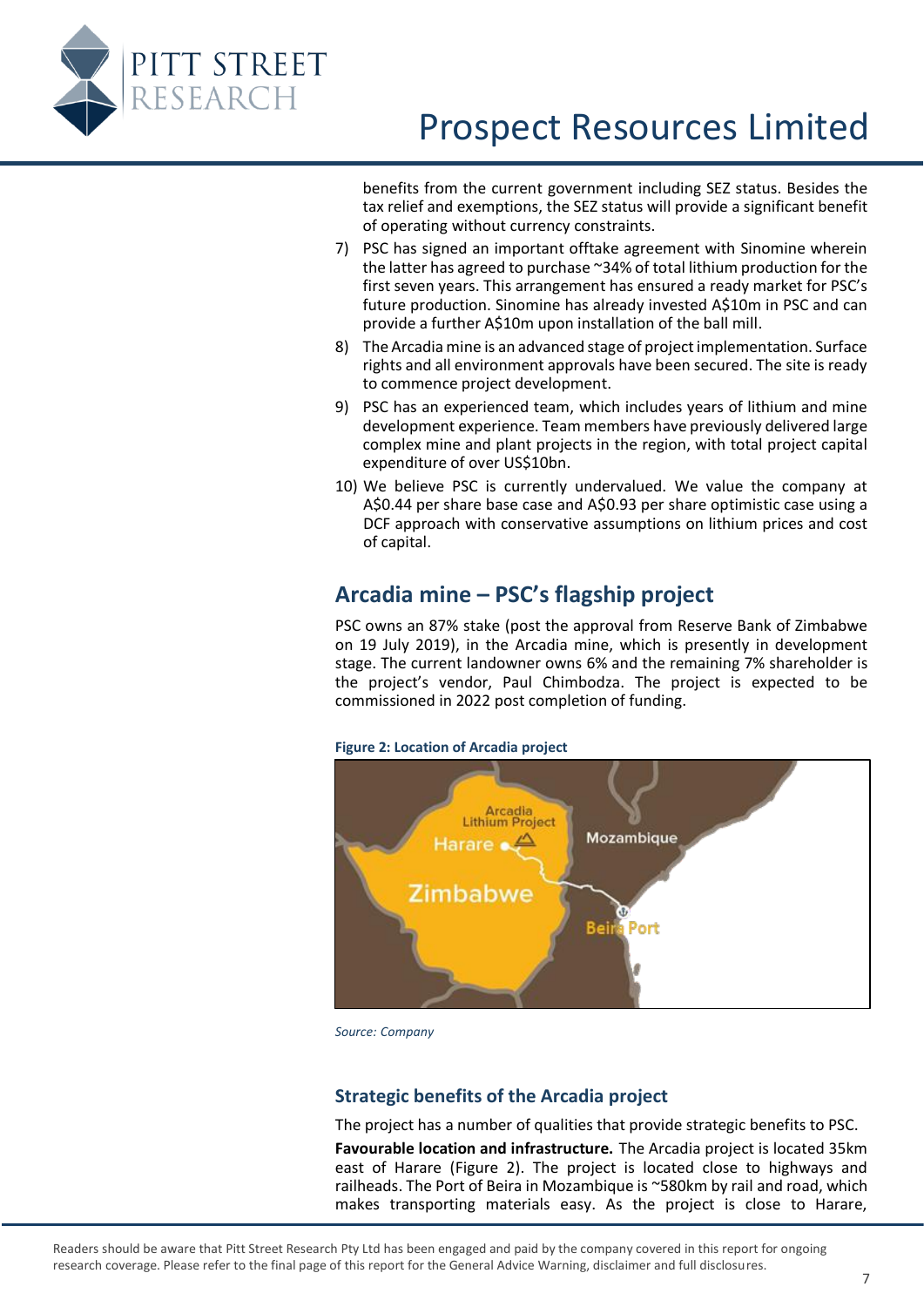

professional, skilled and semiskilled labor is easily available. There is a grid power in the vicinity that will soon be connected to the site. This grid will provide 20MVA power supply, which is sufficient for a lithium chemical plant. The area also has ample amount of groundwater.

Arcadia's products will possibly be transported to Beira via the main Harare– Mozambique road. These roads are used by several trucking companies; hence trucking the concentrates to Beira will not be a problem.

**Favourable geology.** The Arcadia mine is a conventional open pit mine. The Arcadia lithium deposit is hosted within a series of 14 stacked, sub-parallel petalite-spodumene bearing pegmatites that intrude the local Archaean age Harare Greenstone Belt. Dimensions of the pegmatites defined by drilling to date are 4.5km along strike (SW-NE), with an average thickness of 15 meter and dipping 15 degrees to the NW [\(Figure 3\)](#page-7-0).

Structural logging to ascertain Rock Quality Design has been undertaken by PSC's exploration team. Inspection of the core has confirmed much of what is observed in the open pit; highly weathered, blocky shallow ground, transitioning into moderately jointed competent rock, eventually followed by slightly jointed but very competent lithology. Both the pegmatites and metabasalt were observed to be very competent, with distinct brittle contacts between lithologies that will enable easy separation and limited technical issues during mining. The inspection confirmed that there are no fatal flaws or critical risk factors to the design.

<span id="page-7-0"></span>

#### **Figure 3: Pit map of Arcadia project**

*Source: Company*

**Favourable mineralogy.** Lithium mineralisation in the pegmatites is dominated by petalite and spodumene. Preliminary results show that the Arcardia's 'Lower' Pegmatite contains five times more spodumene (15%) than petalite (3%). Initial results from the Main Pegmatite suggest equal quantities of spodumene and petalite (11–13%), with 39% quartz, 33% feldspar and the balance largely muscovite.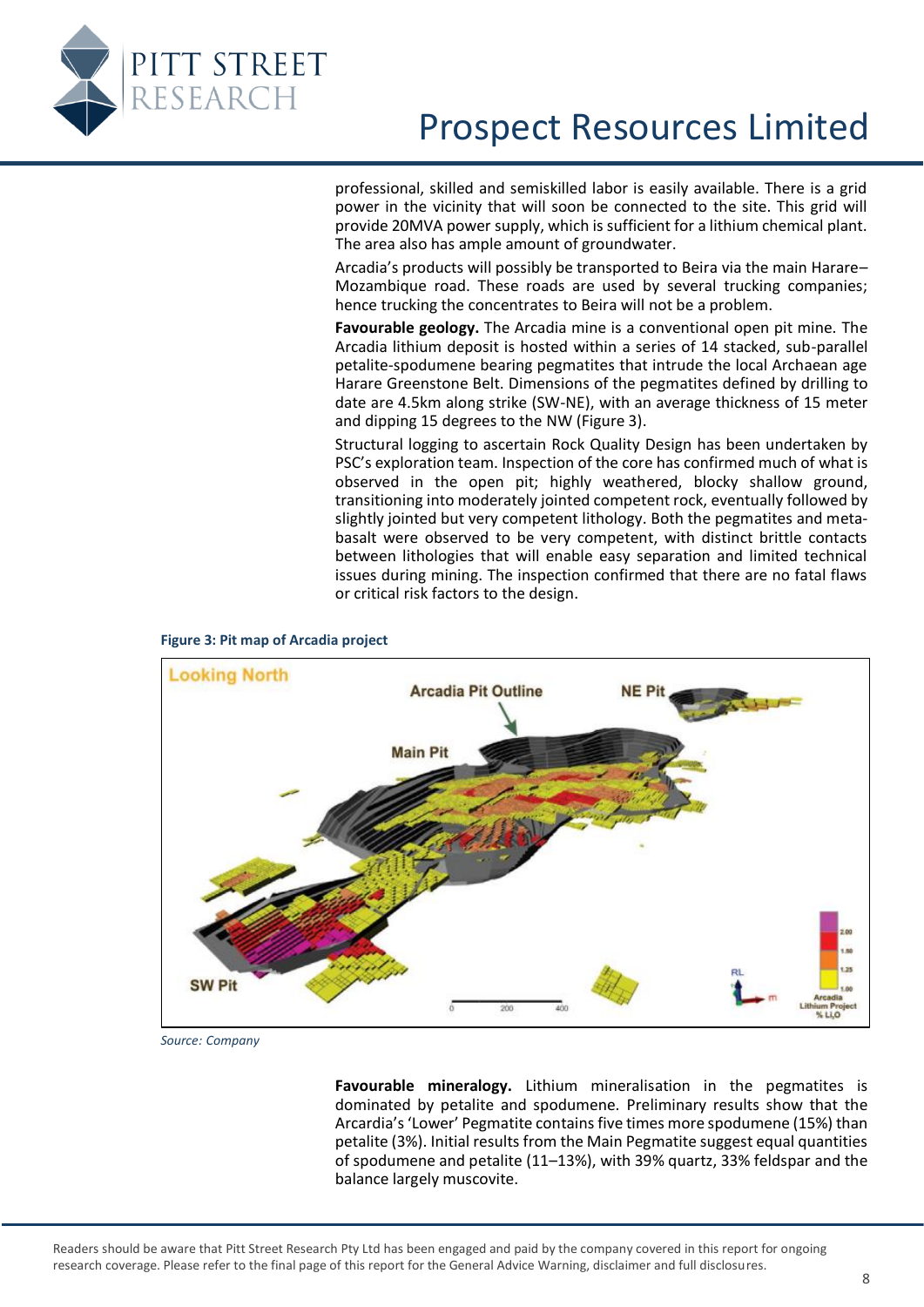

Hence, PSC has the advantage of being one of the few global producers of both spodumene and petalite. These minerals have different characteristics and varied end uses. Spodumene is predominantly used for battery minerals. Petalite is mainly used in glass and ceramics. PSC has one of the purest (low iron component) petalite and it plans to leverage this competitive difference in its quest to become the largest petalite producer in the world.

**Project implementation is on track.** PSC has been granted a mining lease over a total plot area of 14 $km^2$  and mining area of 10 $km^2$  and it has secured all the necessary environmental approvals. The Arcadia project is at a critical juncture in its development. Its design, procurement and financing decisions will have far-reaching impact over the life of mine. The mine is expected to be commissioned in 2022.

**High-quality mineral reserves.** PSC has undertaken diamond and reverse circulation drilling, geological mapping and channel sampling, and topographic, geophysical as well as hydrographical surveys to estimate mineral resources that are compliant with JORC<sup>2</sup> guidelines. PSC conducted its first JORC Mineral Resource estimate in October 2016, shortly after acquisition of the project, and it followed this with another estimate in July 2017. This was further ratified by the Definitive Feasibility Study (DFS) of November 2018 [\(Figure 4\)](#page-8-0). According to these studies, the Arcadia ore reserve hosts 868,000 LCE and 26.9Mt reserves at an average lithium grade of 1.31%, with a 12-year mine life.

<span id="page-8-0"></span>

|                 | Ore Reserves declared at the Arcadia Lithium Project (>1% Li2O cut off) |                      |                                |                             |                                 |  |  |
|-----------------|-------------------------------------------------------------------------|----------------------|--------------------------------|-----------------------------|---------------------------------|--|--|
| Category        | Tonnes (Mt)                                                             | Lithium<br>Oxide (%) | <b>Tantalum</b><br>Oxide (ppm) | <b>Lithium</b><br>Oxide (t) | <b>Tantalum</b><br>Oxide (Mlbs) |  |  |
| Proven          | 8.0                                                                     | 1.36%                | 128                            | 109,000                     | 2.2                             |  |  |
| Probable        | 18.9                                                                    | 1.28%                | 127                            | 242,000                     | 5.3                             |  |  |
| <b>Total</b>    | 26.9                                                                    | 1.31%                | 128                            | 351,000                     | 7.6                             |  |  |
|                 | Ore Resource declared at the Arcadia Lithium Project (>1% Li2O cut off) |                      |                                |                             |                                 |  |  |
|                 |                                                                         | Lithium              | <b>Tantalum</b>                | Lithium                     | <b>Tantalum</b>                 |  |  |
| <b>Category</b> | Tonnes (Mt)                                                             | Oxide (%)            | Oxide (ppm)                    | Oxide (t)                   | Oxide (Mlbs)                    |  |  |
| Measured        | 10.2                                                                    | 1.45%                | 132                            | 148,100                     | 3.0                             |  |  |
| Indicated       | 27.2                                                                    | 1.39%                | 119                            | 378,400                     | 7.1                             |  |  |
| <b>Inferred</b> | 5.8                                                                     | 1.45%                | 97                             | 84,000                      | 1.2                             |  |  |
| <b>Total</b>    | 43.2                                                                    |                      |                                |                             |                                 |  |  |
|                 | Source: Company, Pitt Street Research                                   | 1.41%                | 119                            | 610,500                     | 11.3                            |  |  |

#### **Figure 4: Mineral reserves at Arcadia**

Readers should be aware that Pitt Street Research Pty Ltd has been engaged and paid by the company covered in this report for ongoing research coverage. Please refer to the final page of this report for the General Advice Warning, disclaimer and full disclosures.

<sup>&</sup>lt;sup>2</sup> The Joint Ore Reserves Committee (JORC) code is the Australian professional code of practice that sets minimum standards for public reporting of exploration results, mineral resources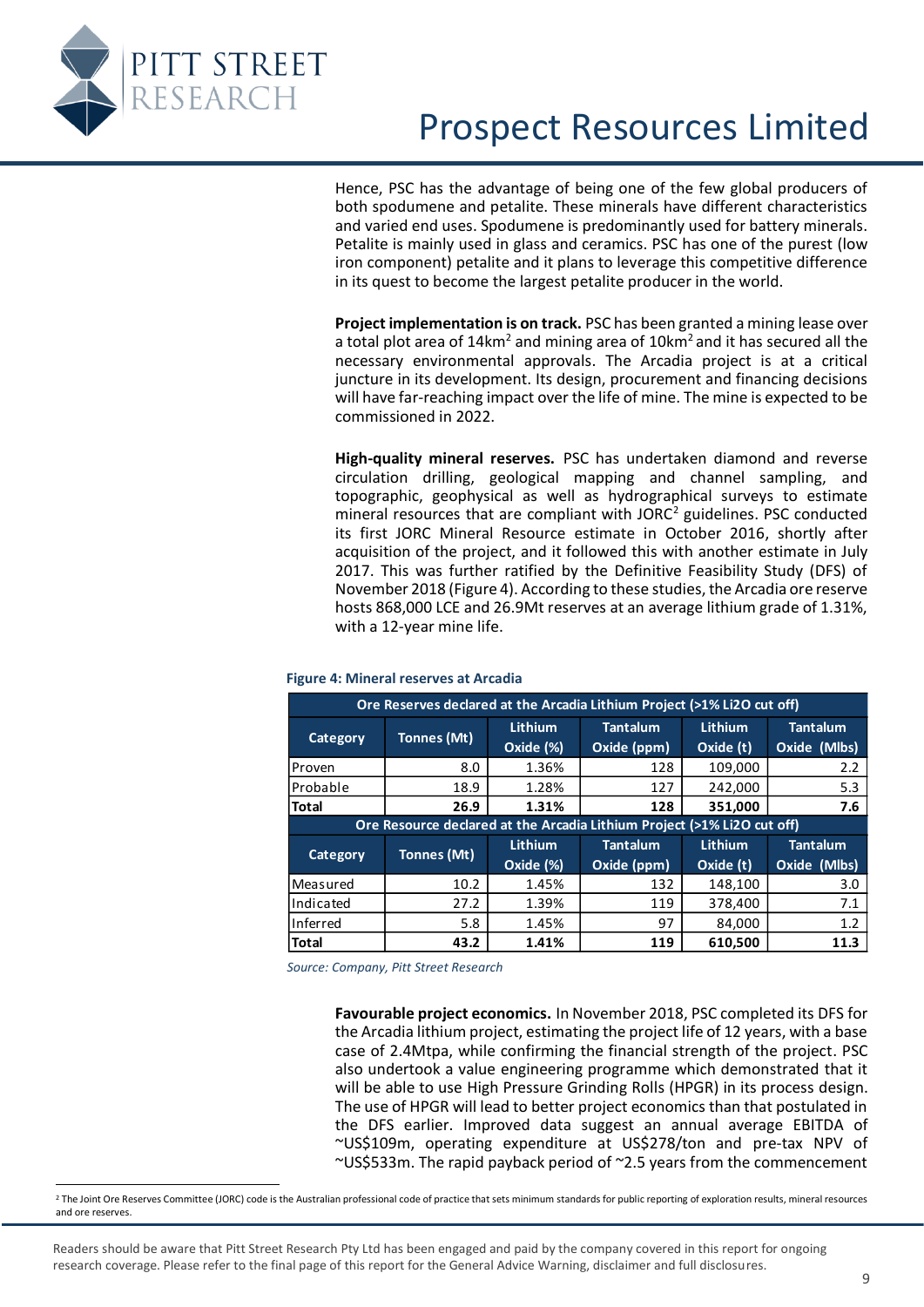

of production highlights the superior financial strength of the project. PSC has also conducted extensive petalite bulk metallurgical test work and threestage dense media separation (DMS) programme. The results indicate there is a potential for an overall increase in lithium recovery from 67.9% to +70%. This finding will further improve project economics.

#### **Conducive political environment will support growth plans**

<span id="page-9-0"></span>Zimbabwe is currently the fifth largest producer of lithium globally and has ambitious plans as a mineral-exporting nation. The current government has been favourable to PSC in many ways.

**SEZ status.** In February 2019, the Arcadia project received approval from the CEO of the Zimbabwe Special Economic Zones Authority<sup>3</sup>, to be granted the SEZ status. The license is valid for 10 years, with the option of renewal and extension, granted it is renewed prior to expiry. As part of this license, PSC stands to benefit from corporate tax exemptions for the first five years (15% thereafter), exemptions from non-resident taxes, and the ability to operate a foreign currency account. We believe the grant of this status will greatly help in the operations of the project as PSC will be able to easily make payments to suppliers and customers, thanks to the foreign currency account. Moreover, the exemption of the requirement to obtain permits for imports and exports will stimulate the transferability of goods across the borders.

**National Project status.** In October 2017, the Zimbabwean government granted the Arcadia project the status of 'National Project' for a period of five years. Subsequent to this, in January 2018, Arcadia was selected as a priority project under the 'Rapid Results Initiative' by the government as it looks to promote the ease of doing business in the country. On the event of the groundbreaking of the Arcadia mine, the president of Zimbabwe, Emmerson Mnangagwa, stated that the project was in line with the government's efforts on stimulating economic growth.

#### **Offtake agreement with Sinomine to be a key value driver**

Sinomine Resource is a major Chinese geo-tech services company listed on the Shenzhen Stock Exchange<sup>4</sup>. In April 2018 PSC completed an A\$10m placement with two entities of Sinomine. It also amended the offtake agreement with another Sinomine entity for Arcadia and secured a more favourable placement price. The offtake agreement was changed to terminate the build-and-finance component and include a US\$10m offtake prepayment. The scrapping of the build-and-finance term will enable PSC to have better control over project timeline and financing. Sinomine will pay US\$10m after the ball mill has been installed at the Arcadia mine. Sinomine also owns Jiangxi Dongpeng which is the world's largest petalite chemical converter and it has commenced the construction of a 15Ktpa lithium hydroxide plant in China. Sinomine will purchase petalite and spodumene from PSC and use its facilities to convert it to lithium hydroxide.

The renegotiated offtake agreement with Sinomine pertains to  $\sim$ 34% of the annual production over Arcadia's first seven years of operation. It will include ~19% of the LOM average annual production of spodumene (40,000tpa) and

<span id="page-9-1"></span>*The offtake agreement with Sinomine was renegotiated in favour of PSC*

<sup>3</sup> See www.zimseza.co.zw.

Readers should be aware that Pitt Street Research Pty Ltd has been engaged and paid by the company covered in this report for ongoing research coverage. Please refer to the final page of this report for the General Advice Warning, disclaimer and full disclosures.

<sup>4</sup> Beijing, SHE: 002738[, www.nfmec.com.](http://www.nfmec.com/) This company originated from the state-owned China Nonferrous Metal Mining. Sinomine's services include mineral prospecting, mining investment, trade and logistics, and construction services. The company offers services for overseas resources exploration, including exploration material production, storage and freight.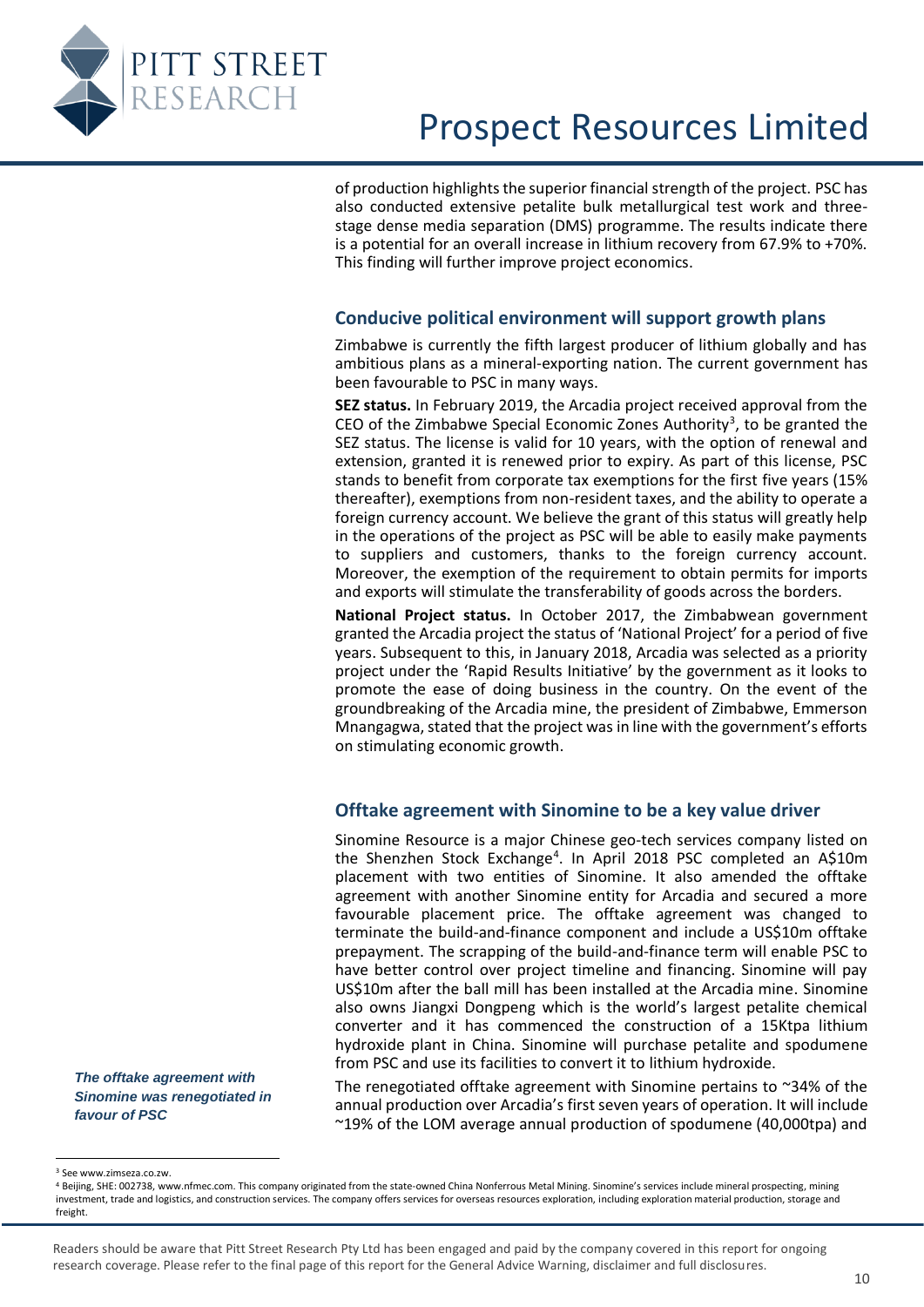

~52% of the LOM average annual production of petalite (112,000tpa). PSC had initially agreed to an offtake agreement with Sinomine for 280Kt of spodumene concentrate and more than 784Kt of petalite concentrate over the mine's first seven years. PSC intends to use the surplus to negotiate an offtake agreement with other downstream customers.

Besides the benefits of offtake agreement (ready market for PSC's future production) and financing, PSC can leverage the technical knowhow and expertise of Sinomine to fast track the development of Arcadia mine.

#### <span id="page-10-0"></span>**Other projects beyond Arcadia mine**

In addition to the Arcadia mine, PSC has several earlier-stage projects:

**Gwanda East Gold Project** – This project is located on the Gwanda Greenstone Belt, southeast of Bulawayo. It covers several historic gold mines including Bucks Reef, Prestwood, Sally, Colleen Bawn and Valley. These mines are almost contiguous and cover  $\sim$ 25km<sup>2</sup> of the Gwanda Greenstone Belt. PSC has evaluated the potential of gold in the region through accessing and developing existing historical infrastructure, surface and underground diamond drilling, as well as focused surface geochemical surveys. Though PSC discovered gold within the Sally and Prestwood mines, it is not enough to run a standalone mine.

**Penhalonga Gold Project** – This project is located on the Mutare Greenstone Belt, which extends eastward into Mozambique and one of the more productive greenstone belts in Zimbabwe<sup>5</sup>. The project consists of shear and vein hosted gold deposits along the Penhalonga Valley, covering an area of  $^{\sim}$ 1.8km<sup>2</sup>.

**Good Days Lithium Project** – In early 2018, PSC exercised its option over this project, which is located ~30km east of the town of Mutoka in northeastern Zimbabwe. The project area consists of Lithium-Caesium-Tantalum (LCT) type pegmatites. The option covers an area of 8  $km<sup>2</sup>$ , including historical workings at the Good Days and Jordywyitt mines. PSC has performed two phases of soil sampling totaling 2,556 samples. A total of 195 samples returned anomalous values greater than the statistically determined threshold of 60ppm. 33 of these samples assayed greater than 100ppm, with a peak value of 8,531ppm.

PSC is also evaluating the **Chisanya Phosphate Project** in Zimbabwe.

### **Key addressable markets for PSC**

#### **Importance of lithium for the global economy**

Today, lithium is used in almost every electronic device, from laptops and mobile phone batteries to EVs. It also features prominently in modern power tools and battery-operated material handling equipment. In addition to its use as a battery mineral resource, lithium is widely used in the production of glass and glass ceramic products, such as fire viewing windows, cooktop panels, telescopic mirror substrates and fire-resistant glass [\(Figure 5\)](#page-11-1). While the rechargeable battery sector is the major driver of lithium demand and is expected to maintain its dominant position (~86% share estimated by 2025 as per Roskill), the glass and ceramics, and industrial sectors are also

<span id="page-10-2"></span><span id="page-10-1"></span>*Lithium has far-ranging applications across diverse end markets*

<sup>5</sup> This belt is notable for the Manica Gold Project of Xtract Resources plc.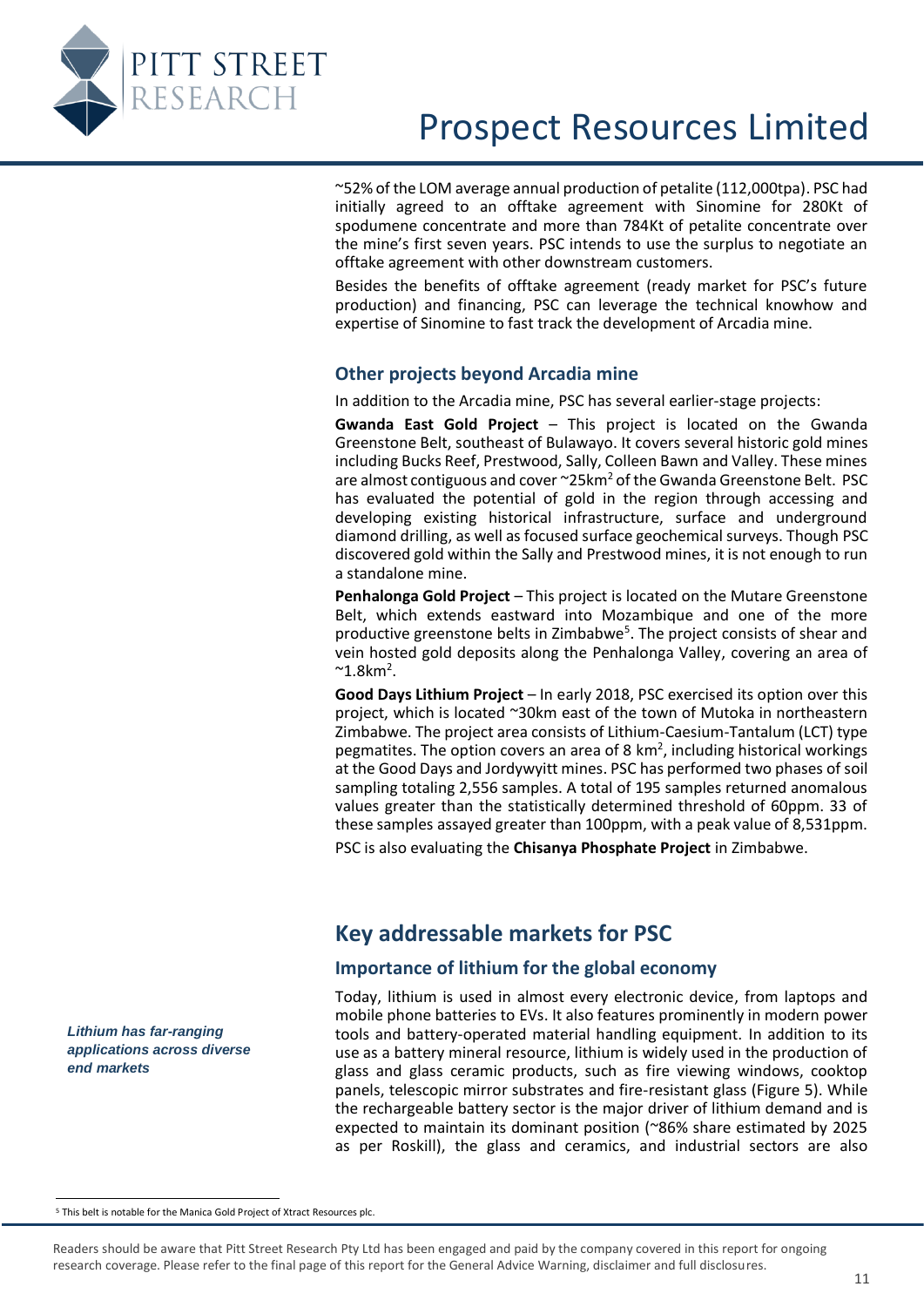<span id="page-11-1"></span>

significant users of this metal. PSC's low-iron petalite concentrate meets the specifications to directly cater to the glass and ceramics sector.



**Figure 5: Global end-use markets**

Lithium is used in glass and ceramics due to its commendable heat absorption capability and zero thermal expansion quality. Furthermore, supported by its heat absorption capability, lithium is also used as a soap thickener compound in grease production, primarily in the auto industry. On the back of growing demand for automobiles in emerging economies such as China and India, the market size for high-temperature grease is projected to increase at a 5.3% CAGR over 2016–2021, to reach US\$26.5bn. Interestingly, lithium-based greases, due to their multipurpose nature, are considered superior to both calcium- and sodium-based greases. While sodium-based greases are excellent for wheel bearings and calcium-based ones for chassis, they cannot be used interchangeably due to their poor water resistance and heat-bearing capability, respectively, compelling manufacturers to consider lithium as a common solution for both the automobile parts.

A lesser-known use of lithium is as a mood stabiliser, as well as a supplement to boost mental fitness due its beneficial neurological effects. Studies have shown that the calming properties of lithium carbonate help patients suffering from mania and reduce the risk of suicide, which is why the World Health Organization recommends the use of lithium for the maintenance treatment of bipolar disorder.

#### **EVs are the catalysts for growth in battery mineral resources**

Although lithium has multiple uses in various industries, its demand is largely set to be propelled by the increasing adoption of EVs. As evidenced by a 55% CAGR rise in the total global sales of passenger EVs – from 122k units sold in 2012 [\(Figure 6\)](#page-12-1) to 1.2m units in 2017 – the auto industry is witnessing a clear shift toward EVs. Notably, the global EV market is projected to grow at a CAGR of 22.3% from 2018 to reach US\$567.3bn by 2025. Consequently, demand for lithium-ion batteries will also increase, with the market projected to grow at a 16.2% CAGR to reach US\$ 92.2bn by 2024, from US\$37.4bn in 2018.

<span id="page-11-0"></span>*Global EV market to grow at an impressive CAGR of ~22% during 2018-2025*

*Source: US Geological Survey*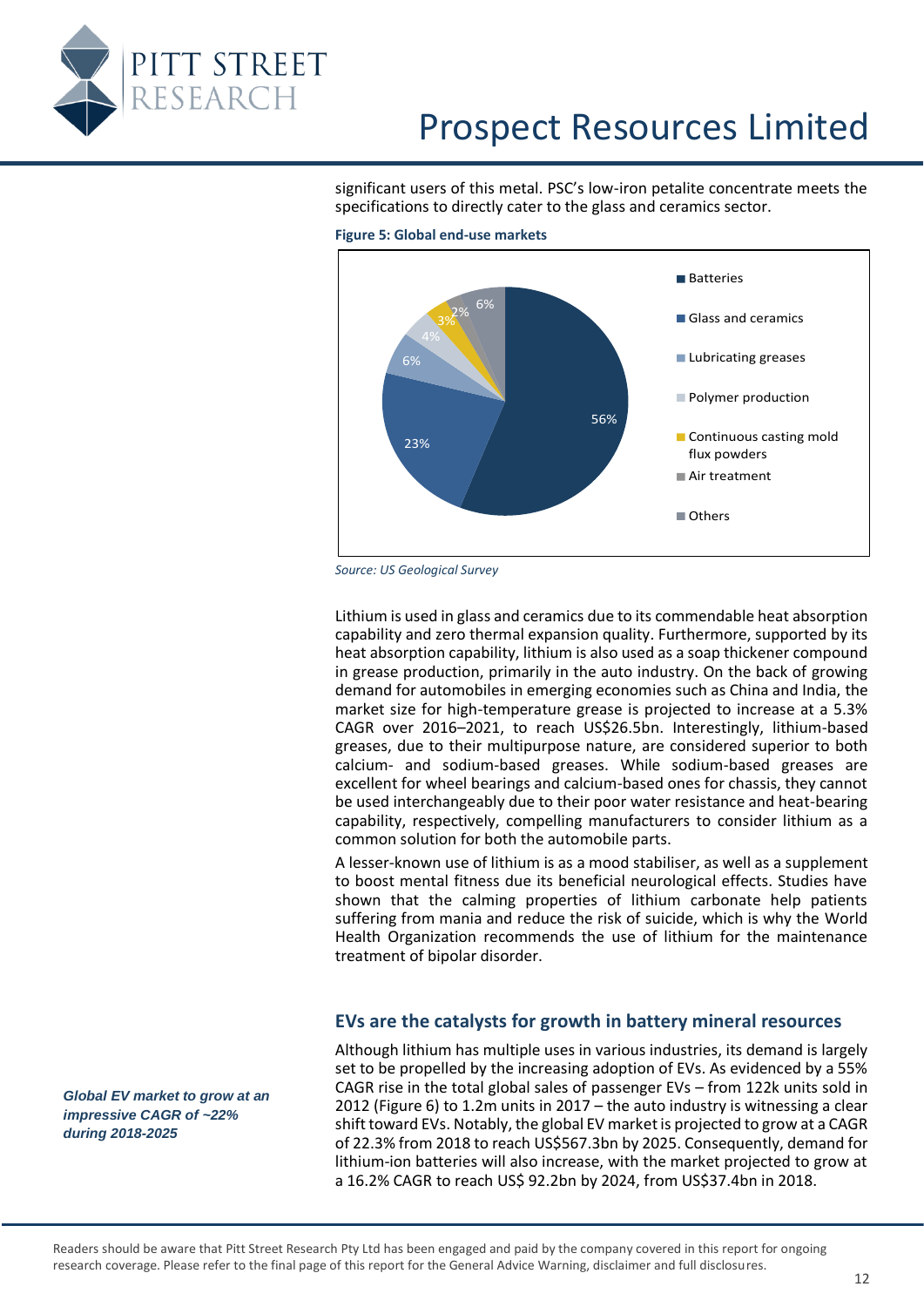<span id="page-12-1"></span>

**Figure 6: Growth in global passenger EVs (thousand units)**



<span id="page-12-2"></span>*Source: Bloomberg New Energy Finance*

Currently, China accounts for ~40% stock of global electric cars, followed by the US at 24% and Japan at 7% [\(Figure 7\)](#page-12-2).



**Figure 7: Breakdown of electric car stock of 3.1m units – by country** 

*Source: IEA Global EV Outlook 2018*

### <span id="page-12-0"></span>**Countries' move toward environment-friendly measures set to fuel demand for EVs**

With global warming on the rise, governments around the world are actively looking at alternative sources of energy to solve their transportation problem. Leading the charge is China, which launched the New Energy Vehicle (NEV) initiatives in 2010, with a goal to ensure that EVs account for 20% of the Chinese auto market by 2025. Under the NEV initiatives, the Chinese government provides subsidies to consumers on purchase of EVs, with the value of the individual subsidies varying by model. Consequently, in 2017, the sale of plug-in vehicles in China exceeded the 750k mark. While the Chinese government plans to phase out these incentives by 2020, the Italian government is only now introducing them to their economy. Some of the key initiatives and targets by different governments are as follows: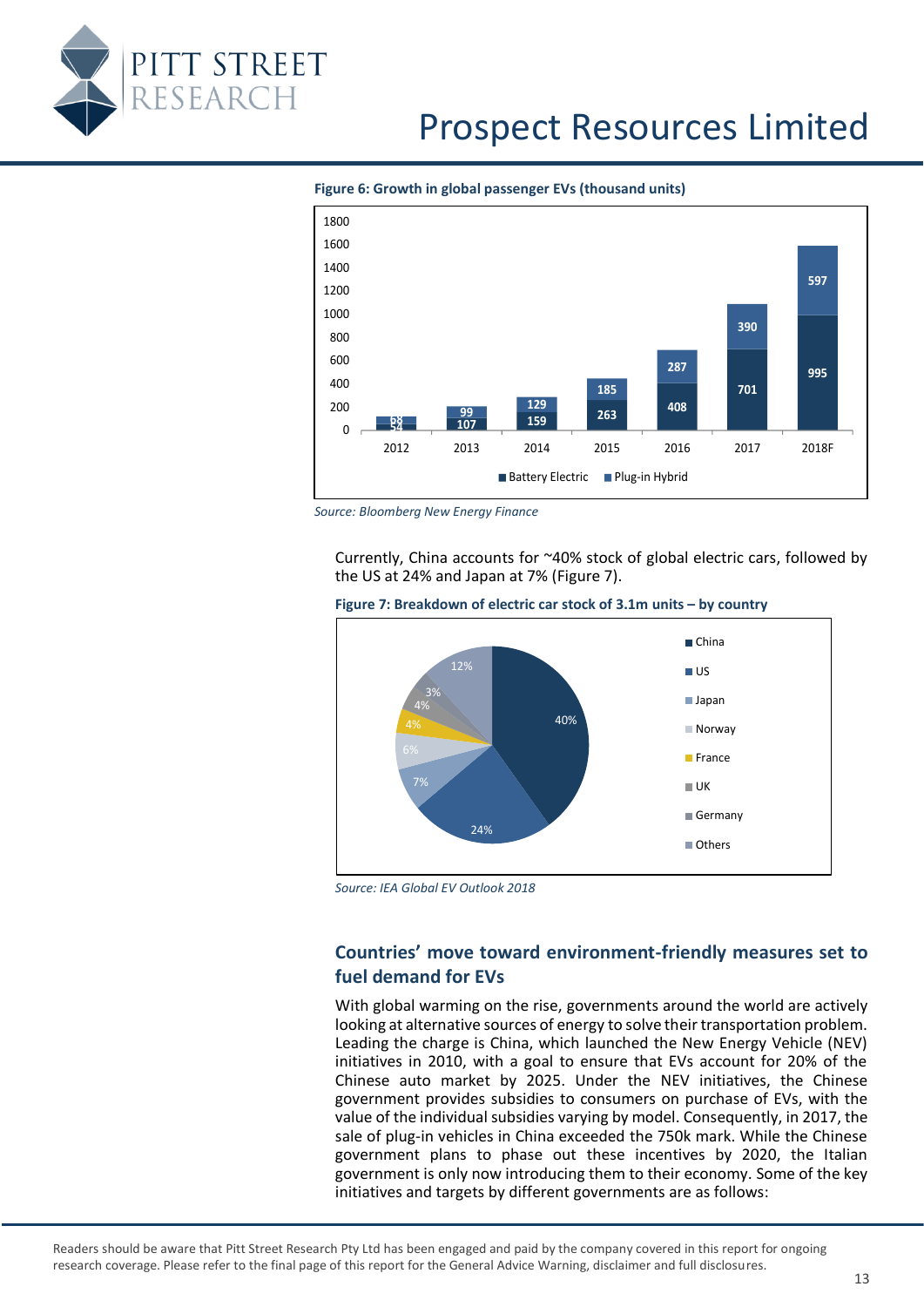

#### **China**

- Plans to reach 5m EVs by 2020; including 4.6m passenger light-duty vehicles (PLDVs) and 0.2m each of buses and trucks.
- The NEV mandate stipulates timeline goals of NEV sales share of 7-10% by 2020, 15-20% by 2025 and 40-45% by 2030.

#### **US**

- Aims to have combined EV units of 3.3m in 8 states by 2025.
- Introduced the Zero Emission Vehicle (ZEV) mandate in 10 states stipulating a target of 22% ZEV credit sales of passenger cars and lightduty trucks by 2025.
- Mandate for the state of California to have 1.5m ZEVs by 2025 and 5m ZEVs by 2030; additionally, 15% of effective sales should comprise ZEVs by 2025.

#### **Japan**

– Targeting EV market share of 20-30% by 2030.

#### **EU**

- Proposed  $CO<sub>2</sub>$  emission targets for cars and vans sold after 2020 benchmarked against EV sales of 15% by 2025 and 30% by 2030.
- If the countries manage to exceed these benchmarks, the EU will allow for less stringent emissions targets for OEMs.

#### **Norway**

- Targeting sales of PDLVs, light commercial vehicles and urban buses to include 100% of EVs by 2030.
- For long-distance buses EVs to account for 75% and for truck sales 50% to include EVs by 2030.

#### **UK**

– Target to have 396,000-431,000 units of electric cars in the market by 2020.

#### **Italy**

– In February 2019, the Italian government passed a legislation providing 30% discount on the list price of electric scooters.

#### **India**

- Proposed to achieve the sales target of 30% EVs by 2030.
- Target to have 100% Battery Electric Vehicle sales for the requirement of urban buses by 2030.

#### <span id="page-13-0"></span>**Major lithium producing countries and players**

The global annual production of lithium rose from 69Kt in 2017 to 85Kt in 2018. Australia is the largest producer, with an estimated annual production of 51Kt [\(Figure 8\)](#page-14-1). The Greenbushes lithium mine in Australia has been operational for more than 25 years and is the longest continuously operating mine. Chile stands second in production after Australia, with production estimated at 16Kt in 2018. By contrast with Australia, where lithium is extracted from hard rock, in Chile, lithium is extracted from brine deposits.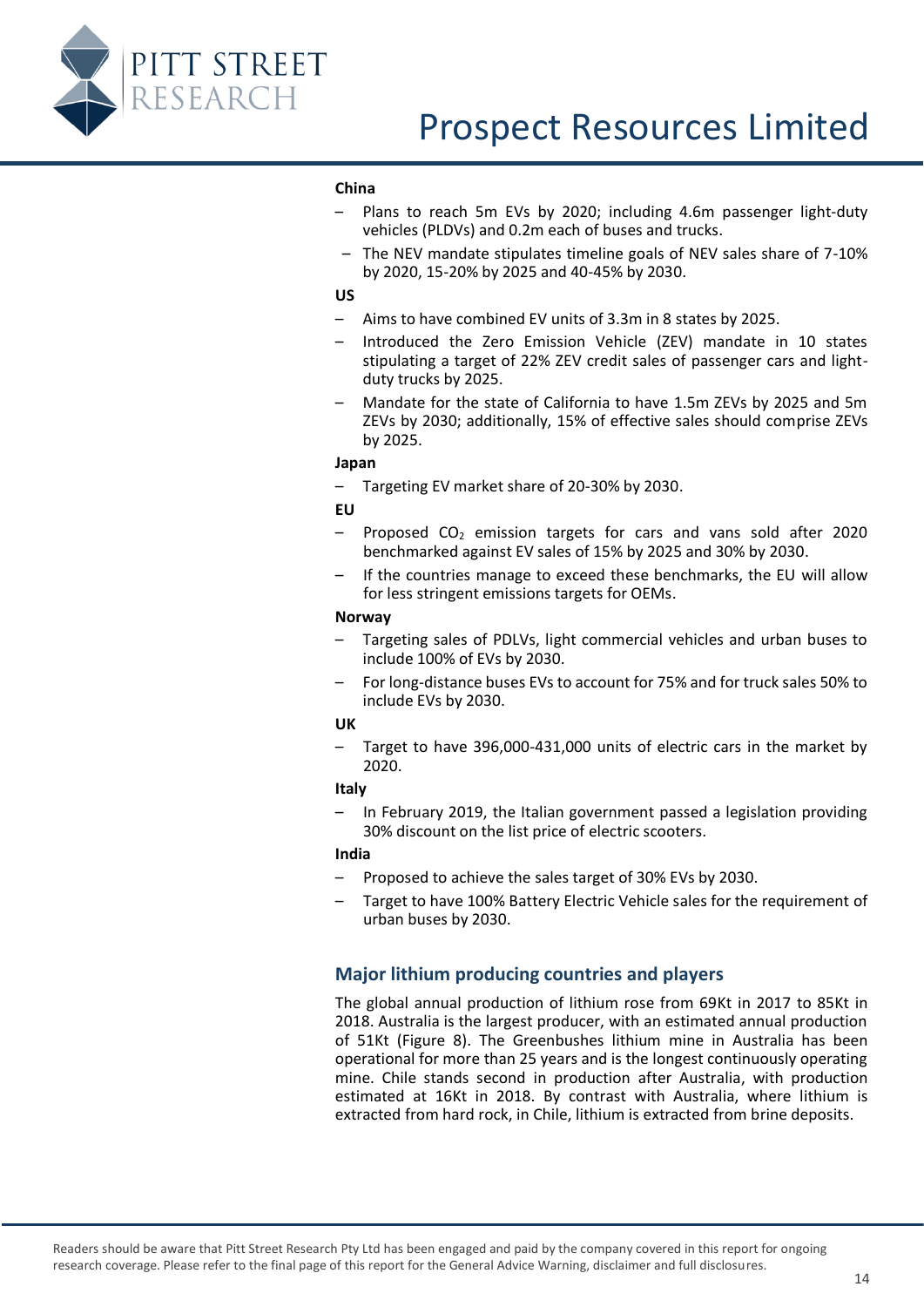<span id="page-14-1"></span>

#### **Figure 8: Lithium mine production (Kt) - by country**



*Source: US Geological Survey*

The lithium production market is dominated by three large players - Albemarle, SQM and Tianqi - which accounted for a total of 53% market share by volume in 2018 [\(Figure 9\)](#page-14-2). The concentration of suppliers generally provides great bargaining power in influencing global lithium prices.

<span id="page-14-2"></span>



*Source: Bloomberg New Energy Finance*

#### **Demand-supply gap and lithium prices**

According to the Roskill Lithium report (2018), global lithium supply is sufficient to meet the demand for the metal during 2018-2020. From 2021 onwards, though, lithium demand will start surpassing its supply and the demand-supply gap is expected to widen significantly by 2025 [\(Figure 10\)](#page-15-0). This assumes growth in lithium demand at 22% p.a. till 2025 or demand more than tripling over the next 5-6 years. A widening demand-supply gap bodes well for lithium prices in future and producers such as PSC can expect to command higher prices for their outputs.

<span id="page-14-0"></span>*Lithium demand expected to outstrip supply over the next five years*

Readers should be aware that Pitt Street Research Pty Ltd has been engaged and paid by the company covered in this report for ongoing research coverage. Please refer to the final page of this report for the General Advice Warning, disclaimer and full disclosures.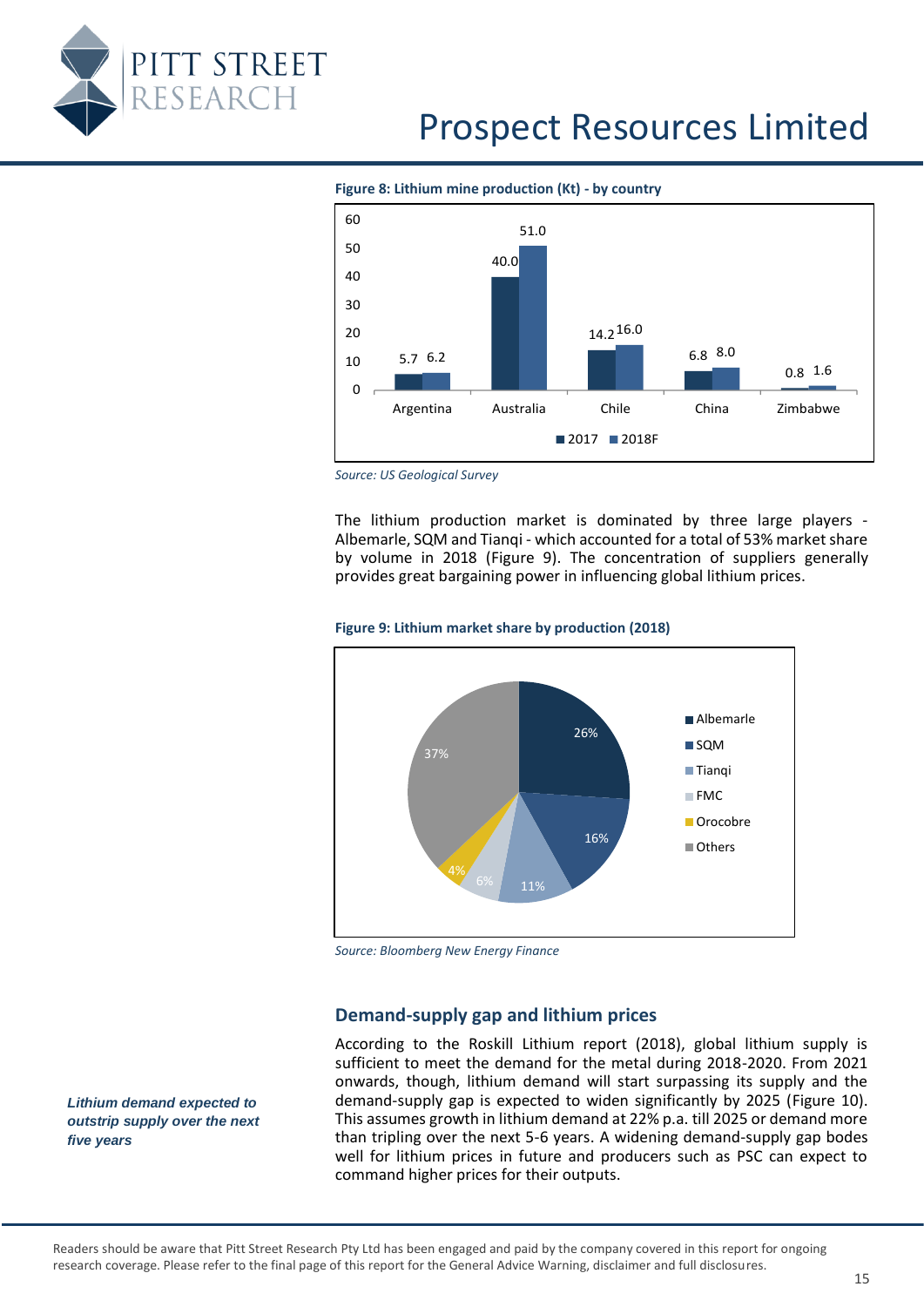<span id="page-15-0"></span>



**Figure 10: Outlook for lithium demand and supply**



<span id="page-15-2"></span>Lithium prices have risen rapidly in the past 3-4 years, fueled by increasing adoption of EVs. However, from H2 2018, lithium prices started trending downward on account of low demand for the metal from China [\(Figure 11](#page-15-1) and [Figure 12\)](#page-15-2) as well as concerns about oversupply in the market.

<span id="page-15-1"></span>



*Source: Argus Metals, Metal Bulletin*

*Concerns of oversupply raised in 2018 appear to be unfounded*

In early 2018, certain banks and research houses predicted 'a tsunami of oversupply' of lithium in the near term and this impacted investor sentiment and prices. However, as the year progressed, these fears turned out to be unfounded. The estimates by some of the major banks failed to take into account the long conversion time, as evidenced by the delays experienced in the Chilean projects of SQM and Albemarle. Albemarle spent a majority of 2018 in laying the foundation to expand to full capacity its La Negra II project and SQM ran into technical hurdles at its new conversion facilities towards the end of 2018.

Additionally, the much more threatening supply that was anticipated from the expansion of brine operations in China did not turn out to be a risk. The 10 producers in the Qinghai region of China, that were set to turn the tide, could

<sup>6</sup> The pricing for the offtake agreement between PSC and Sinomine is linked to Chinese sold lithium carbonate prices.

Readers should be aware that Pitt Street Research Pty Ltd has been engaged and paid by the company covered in this report for ongoing research coverage. Please refer to the final page of this report for the General Advice Warning, disclaimer and full disclosures.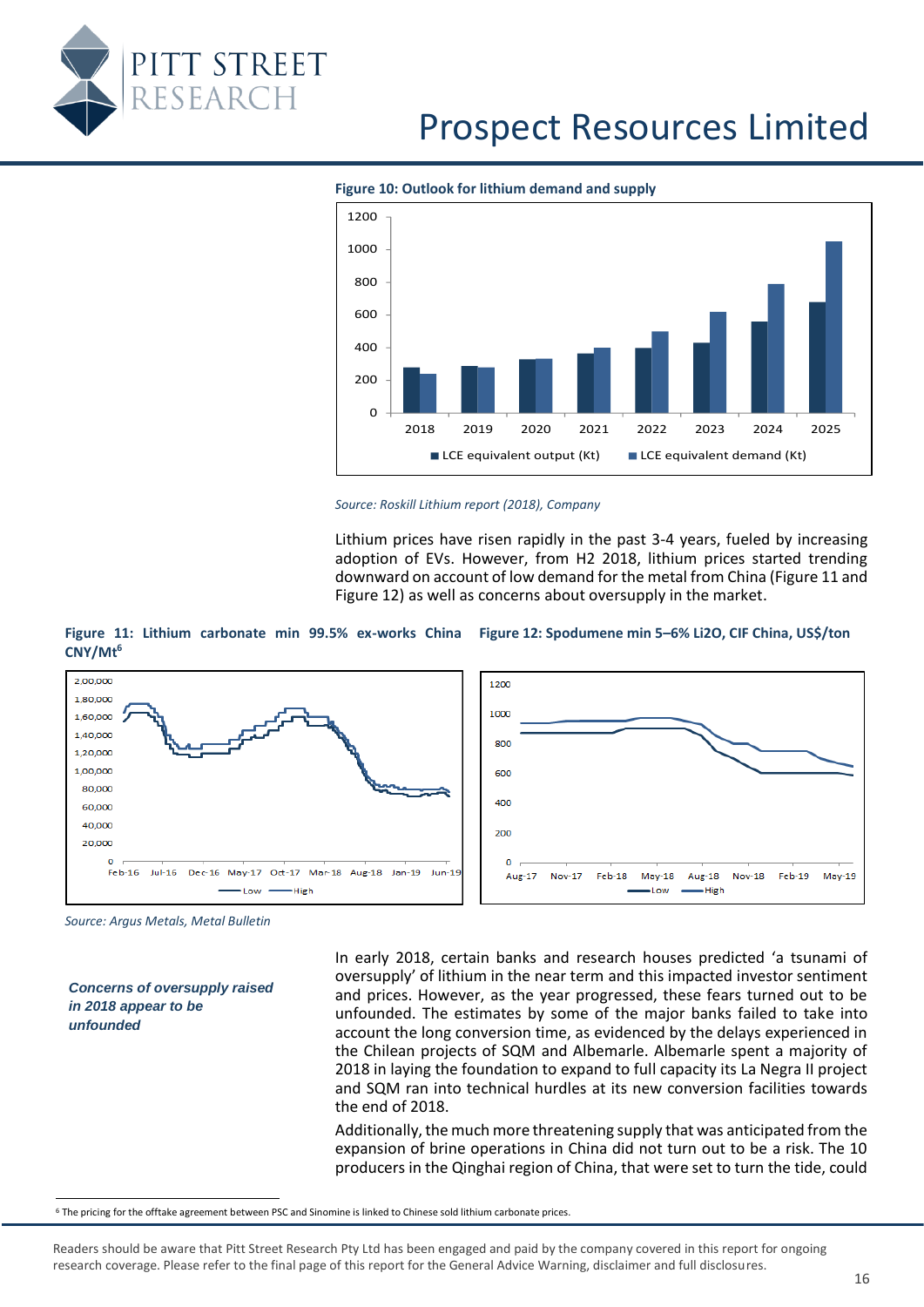<span id="page-16-0"></span>

only add 5,000-10,000t of material to the market, crippled as they were by the technical challenges relating to the high magnesium concentration in the region. These producers now expect to triple their capacities over the next 3- 4 years.

#### **Competitive landscape**

PSC's global competitors have been ramping up production in anticipation of increased lithium demand from the higher uptake of EVs. PSC will face competition in the lithium market from multiple upcoming projects. We have compared PSC's flagship Arcadia mine with mines of other lithium players below [\(Figure 13\)](#page-16-1). We have considered global lithium mines with reserves below 100Mt for comparison with the Arcadia mine.

While the Arcadia mine is marginally lower than the average of its peer mines in terms of reserves, it has a superior lithium grade and the highest capacity among the peer set. Investors who are interested in the lithium play but want to diversify their geographical risk will find PSC to be an attractive investment.

| <b>Mine</b>      | Company                                                                          | <b>Region</b> | <b>Reserve</b><br>(Mt) | Li Grade<br>(%) | <b>Tantalum</b><br>Grade<br>(ppm) | <b>Capacity (Ktpa)</b> |
|------------------|----------------------------------------------------------------------------------|---------------|------------------------|-----------------|-----------------------------------|------------------------|
| <b>Bald Hill</b> | Tawana Resources and Alliance<br>Mineral Assets Ltd.                             | Australia     | 11.3                   | 1.01            | 160                               | 1,500                  |
| Mt. Marion       | Mineral Resources (43%)<br>Neometals Ltd. (14%)<br>Jiangxi Ganfeng Lithium (43%) | Australia     | 60.5                   | 1.36            | <b>NM</b>                         | 400                    |
| Mt. Cattlin      | Galaxy Resources                                                                 | Australia     | 10.7                   | 1.15            | 137                               | 2,000                  |
| Pilgangoora      | Altura Mining Ltd.                                                               | Australia     | 34.2                   | 1.04            | <b>NM</b>                         | 1,487                  |
| lAuthier         | Sayona Mining                                                                    | Canada        | 12.1                   | 1.00            | <b>NM</b>                         | 676                    |
| Rose             | Critical Elements Corp.                                                          | Canada        | 26.8                   | 0.85            | 133                               | 1,610                  |
| <b>Whabouch</b>  | Nemaska Lithium Inc.                                                             | Canada        | 37.0                   | 1.40            | <b>NM</b>                         | 1,121                  |
| l Goulamina      | Birimian                                                                         | Mali          | 31.2                   | 1.56            | <b>NM</b>                         | 2,000                  |
| l Bi ki ta       | <b>Bikita Minerals</b>                                                           | Zimbabwe      | 10.8                   | 1.40            | <b>NM</b>                         | NM.                    |
| Arcadia mine     | Prospect Resources (87%)                                                         | Zimbabwe      | 26.9                   | 1.31            | 128                               | 2,400                  |

#### <span id="page-16-1"></span>**Figure 13: Key lithium mines comparable to the Arcadia mine**

*Source: Pitt Street Research*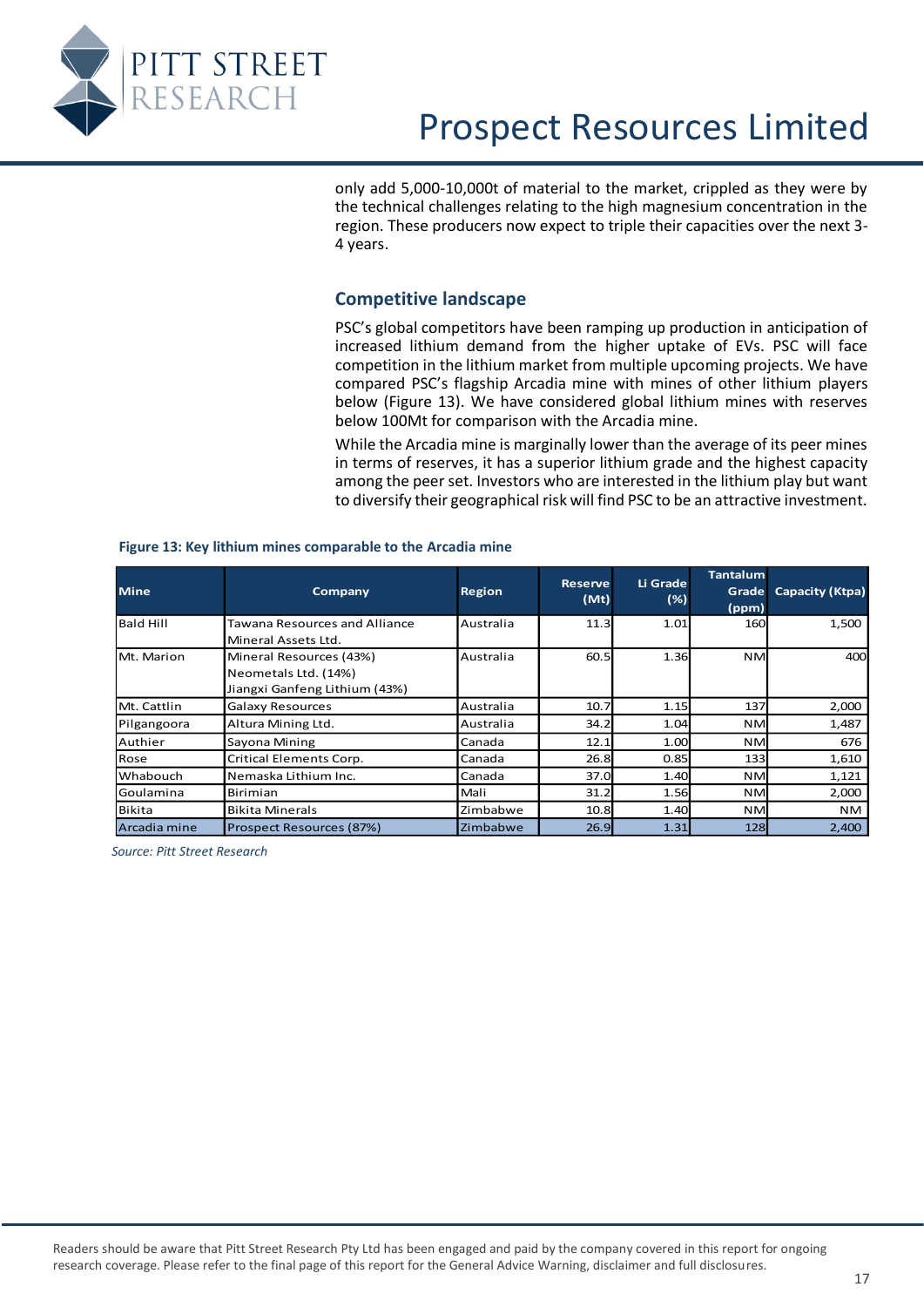<span id="page-17-0"></span>

### **Valuation**

We value PSC at 44 cents per share base case and 93 cents per share optimistic (bull) case. Our basic valuation approach is as follows:

- Our Discounted Cash Flow (DCF) model of the Arcadia Lithium project is broadly based on the outcomes of the 2018 DFS and the company's March 2019 update to that study. We have assumed a WACC of 15.6% which factors in the country risk pertaining to Zimbabwean/African operations and we believe this is a highly conservative estimate.
- We have used a long run AUD/USD exchange rate of 0.70.
- We have assumed that the mine will become operational from the September 2021 quarter.
- We assumed a 12-year mine life based on the current 26.9Mt JORC reserve estimate with throughput of 2.4Mtpa, average lithia head grade of 1.35% and average lithia recovery rate of 70%.
- The project has been awarded SEZ status which grants 0% tax rate for the first five years of its operations, and a flat rate of 15% thereafter. Hence, we assumed a 15% corporate tax rate from FY 2027.
- The project has been awarded 'National Project' status meaning that it is eligible to claim exemption from import duties and VAT on the value of imported capital goods to be used on the project, but all sales are subject to a 2% government royalty and a 5% marketing fee payable to the Minerals Marketing Corporation Zimbabwe.

**Capital costs.** According to the 2018 DFS, the capital cost estimate for the production facility with a throughput of 2.4Mtpa is US\$163m or A\$228.2m<sup>7</sup>. In the bull case scenario, we have assumed that the total capital outlay over LOM will be ~US\$10m lower than the base case because of usage of equipment such as high-pressure grinding rolls.

Funding of the project. PSC has received prepayment of US\$10m from Sinomine under its offtake agreement. Further, in June 2019, the company raised ~A\$5m through a placement of 23.5 million fully paid ordinary shares at 17 cents per share, as well as through options exercise of 7.84 million options at 15 cents per option. We have conservatively modelled PSC raising ~A\$245m (65% Debt, 35% Equity) not only to cover its capital development requirement as well as fees for the project financing but also to maintain a reasonable cash balance on its books.

The current equity capital structure [\(Figure 14\)](#page-18-0) of PSC, post the 10:1 share consolidation and exercise of options, comprises ~240.5m diluted shares. We assumed additional equity capital raising of ~A\$81m in 2020 at 18 cents per share, which represents the average closing share price since Prospect published its Definitive Feasibility Study in November 2018. At this assumed raising price the share count is ~698m diluted shares and this is the basis for computing our DCF equity value per share. We think this is reasonable given the potential for Prospect to rerate once its project obtains debt financing.

*Major funding requirement for mine development activities*

<sup>7</sup> This is based on capex of ~US\$163m as per the investor presentation dated 20 March 2019.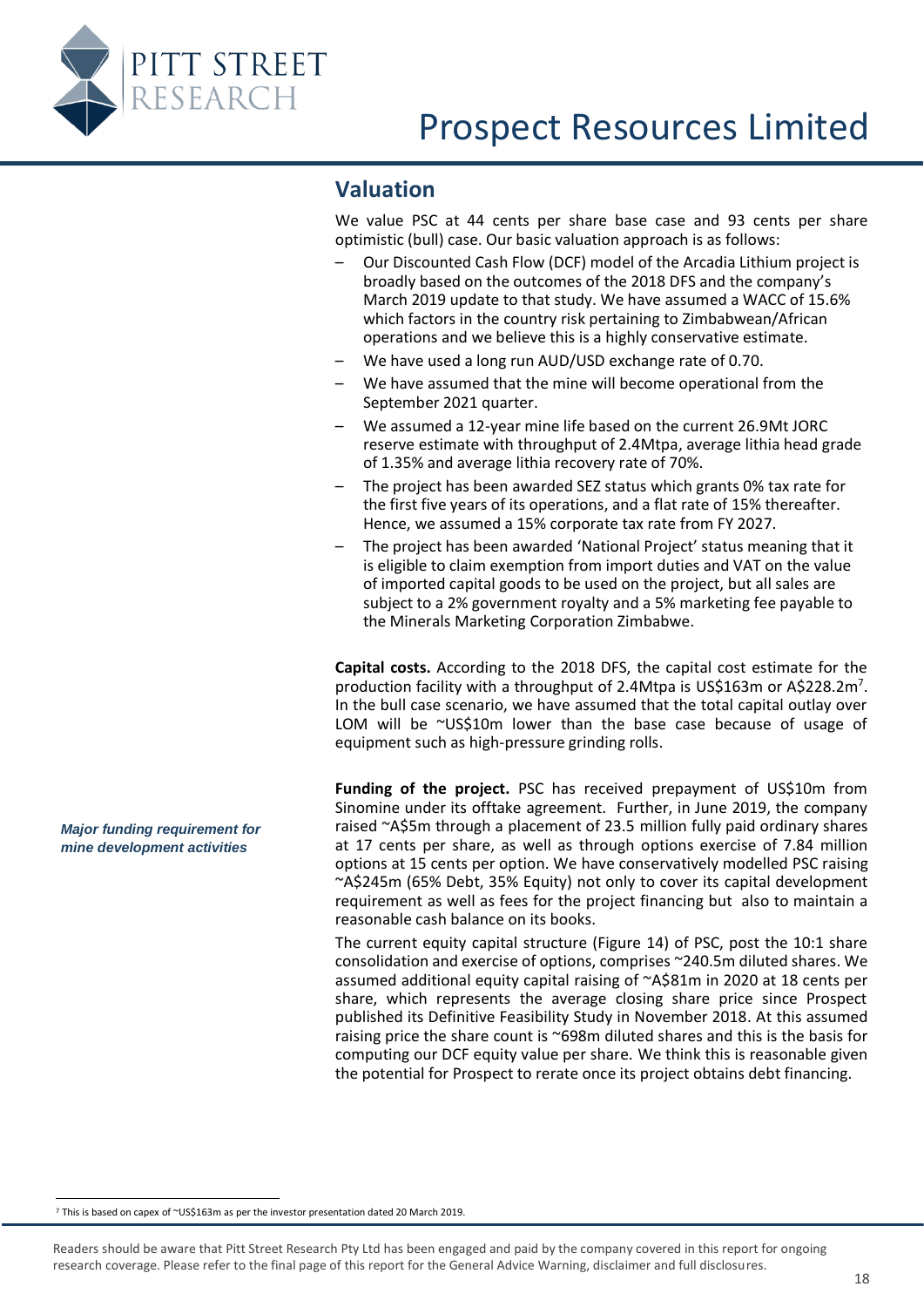

#### <span id="page-18-0"></span>**Figure 14: PSC's current capital structure**

|                                                                                     |     | % of fully<br>diluted | <b>Notes</b>                                      |
|-------------------------------------------------------------------------------------|-----|-----------------------|---------------------------------------------------|
| Ordinary shares, ASX Code PSC (million)<br>Options and performance rights (million) | 236 | 98.1%<br>1.9%         | 4.5 mn exercisable at 60 cents before 12 May 2022 |
| <b>Fully diluted shares</b>                                                         | 240 |                       |                                                   |

*Source: Pitt Street Research*

#### <span id="page-18-1"></span>**Figure 15: DCF valuation for PSC**

|                                                                                                                                                                                                                                                                                                                                                                                                                                                                                    | % of fully                              | <b>Notes</b> |                  |                  |                                                                                                                                                            |  |  |  |  |
|------------------------------------------------------------------------------------------------------------------------------------------------------------------------------------------------------------------------------------------------------------------------------------------------------------------------------------------------------------------------------------------------------------------------------------------------------------------------------------|-----------------------------------------|--------------|------------------|------------------|------------------------------------------------------------------------------------------------------------------------------------------------------------|--|--|--|--|
|                                                                                                                                                                                                                                                                                                                                                                                                                                                                                    | diluted                                 |              |                  |                  |                                                                                                                                                            |  |  |  |  |
| 236                                                                                                                                                                                                                                                                                                                                                                                                                                                                                | 98.1%                                   |              |                  |                  |                                                                                                                                                            |  |  |  |  |
| ۱)<br>5                                                                                                                                                                                                                                                                                                                                                                                                                                                                            | 1.9%                                    |              |                  |                  | 4.5 mn exercisable at 60 cents before 12 May 2022                                                                                                          |  |  |  |  |
|                                                                                                                                                                                                                                                                                                                                                                                                                                                                                    |                                         |              |                  |                  |                                                                                                                                                            |  |  |  |  |
| 240                                                                                                                                                                                                                                                                                                                                                                                                                                                                                |                                         |              |                  |                  |                                                                                                                                                            |  |  |  |  |
|                                                                                                                                                                                                                                                                                                                                                                                                                                                                                    |                                         |              |                  |                  |                                                                                                                                                            |  |  |  |  |
|                                                                                                                                                                                                                                                                                                                                                                                                                                                                                    |                                         |              |                  |                  |                                                                                                                                                            |  |  |  |  |
| Spodumene and petalite pricing. We have started our forecasts using the<br>LOM concentrate prices as per the 2018 DFS (US\$689/t and US\$457/t for<br>spodumene and petalite, respectively) for the base case scenario. In the base<br>case we have assumed a gradual decline in spodumene and petalite prices<br>over the forecast horizon and we believe these are conservative estimates<br>considering the long-term demand and supply dynamics of the lithium<br>market.      |                                         |              |                  |                  |                                                                                                                                                            |  |  |  |  |
| Cash operating costs. We have assumed the average LOM cash operating cost<br>(FOB) estimate, i.e., US\$279.4/t and US\$272.4/t as the starting point for the<br>base and bull case, respectively. However, in the base case we have assumed<br>stable cash costs over the forecast period while for the bull case we have<br>assumed a marginal y-o-y improvement (~1-2%) in cash costs. PSC's C1 cash<br>cost places the company in the lowest cost quartile for operating costs. |                                         |              |                  |                  |                                                                                                                                                            |  |  |  |  |
|                                                                                                                                                                                                                                                                                                                                                                                                                                                                                    | <b>Figure 15: DCF valuation for PSC</b> |              |                  |                  |                                                                                                                                                            |  |  |  |  |
| <b>Valuation (AUD)</b>                                                                                                                                                                                                                                                                                                                                                                                                                                                             |                                         |              | <b>Base case</b> | <b>Bull case</b> |                                                                                                                                                            |  |  |  |  |
|                                                                                                                                                                                                                                                                                                                                                                                                                                                                                    | Present value of FCF (m)                |              | 325.8            | 664.1            |                                                                                                                                                            |  |  |  |  |
|                                                                                                                                                                                                                                                                                                                                                                                                                                                                                    |                                         |              |                  |                  |                                                                                                                                                            |  |  |  |  |
| <b>Enterprise Value (m)</b>                                                                                                                                                                                                                                                                                                                                                                                                                                                        |                                         |              | 325.8            | 664.1            |                                                                                                                                                            |  |  |  |  |
|                                                                                                                                                                                                                                                                                                                                                                                                                                                                                    |                                         |              |                  |                  |                                                                                                                                                            |  |  |  |  |
| Net debt (cash) (m)                                                                                                                                                                                                                                                                                                                                                                                                                                                                |                                         |              | 16.8             | 16.8             |                                                                                                                                                            |  |  |  |  |
| Minority interest (m)                                                                                                                                                                                                                                                                                                                                                                                                                                                              |                                         |              | 1.1              | 1.1              |                                                                                                                                                            |  |  |  |  |
| Provisions (m)                                                                                                                                                                                                                                                                                                                                                                                                                                                                     |                                         |              | 0.0              | 0.0              |                                                                                                                                                            |  |  |  |  |
| Financial assets (m)                                                                                                                                                                                                                                                                                                                                                                                                                                                               |                                         |              |                  |                  |                                                                                                                                                            |  |  |  |  |
|                                                                                                                                                                                                                                                                                                                                                                                                                                                                                    |                                         |              |                  |                  |                                                                                                                                                            |  |  |  |  |
| Equity value (m)                                                                                                                                                                                                                                                                                                                                                                                                                                                                   |                                         |              | 307.8            | 646.1            |                                                                                                                                                            |  |  |  |  |
|                                                                                                                                                                                                                                                                                                                                                                                                                                                                                    | Share outstanding (Diluted)             |              | 697.6            | 697.6            |                                                                                                                                                            |  |  |  |  |
|                                                                                                                                                                                                                                                                                                                                                                                                                                                                                    | Implied price (AUD cents)               |              | 44.1             | 92.6             |                                                                                                                                                            |  |  |  |  |
|                                                                                                                                                                                                                                                                                                                                                                                                                                                                                    | Current price (AUD cents)               |              | 13.0             | 13.0             |                                                                                                                                                            |  |  |  |  |
| Upside (%)                                                                                                                                                                                                                                                                                                                                                                                                                                                                         |                                         |              | 239.4%           | 612.5%           |                                                                                                                                                            |  |  |  |  |
|                                                                                                                                                                                                                                                                                                                                                                                                                                                                                    |                                         |              |                  |                  |                                                                                                                                                            |  |  |  |  |
| <b>Source: Pitt Street Research</b>                                                                                                                                                                                                                                                                                                                                                                                                                                                |                                         |              |                  |                  |                                                                                                                                                            |  |  |  |  |
|                                                                                                                                                                                                                                                                                                                                                                                                                                                                                    |                                         |              |                  |                  | Our DCF valuations have been summarised above (Figure 15) with our base<br>case and bull case scenario yielding a value per share of 44 cents and 93 cents |  |  |  |  |
| per share, respectively.<br>Importantly, in the bull case scenario, we have considered higher petalite<br>realisation based on the report published by Benchmark Mineral Intelligence,<br>a market analysis firm, in July 2019. The report highlights that low iron petalite                                                                                                                                                                                                       |                                         |              |                  |                  |                                                                                                                                                            |  |  |  |  |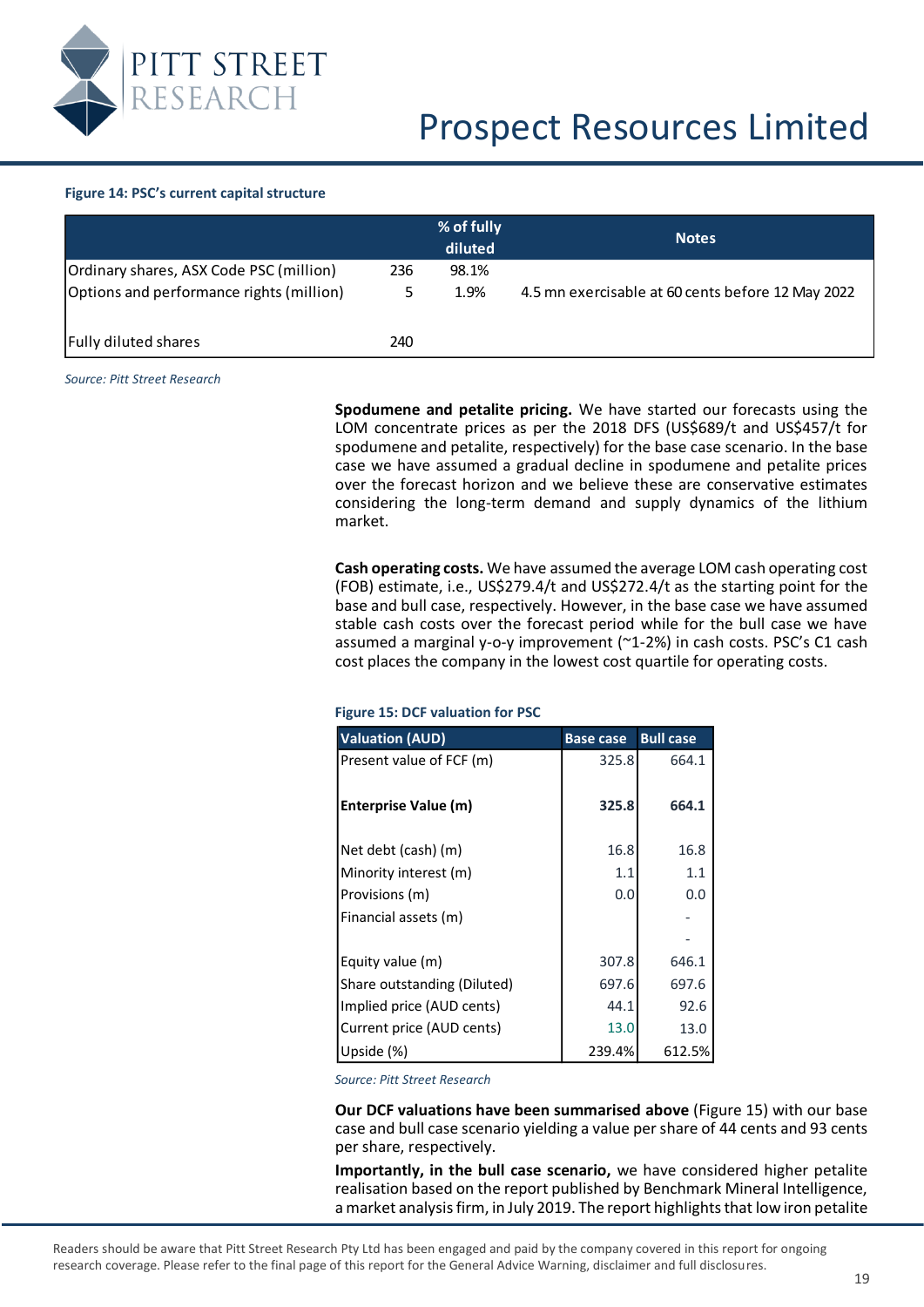

concentrates are expected to command a premium over spodumene prices because of high demand from glass and ceramics industry and restricted supply from key players.

Globally, there are currently two producers of low iron lithium concentrates that meet glass and ceramics market specifications, thus, providing PSC with a strong competitive advantage and pricing power.

The Benchmark Mineral Intelligence report expects an average price ratio relationship of 1.61:1 low iron petalite to chemical grade spodumene (i.e., 61% premium for low iron petalite concentrate over chemical grade  $6\%$  Li<sub>2</sub>O spodumene concentrate). To be on the conservative side, we have used the average (USD 783/t) of petalite price used in the base case (USD 457/t) and the 61% premium over spodumene price (USD 1109/t) as per the Benchmark Mineral Intelligence report. For forward years, i.e., from 2024 onwards, we have normalised the petalite price levels to ~USD 700/t.

#### <span id="page-19-0"></span>**Re-rating Prospective Resources**

PSC's stock is currently trading below our base case valuation. The primary factors that will help result in a re-rating of the stock are as follows:

- Once PSC is able to fund its development plans for the Arcadia mine, most shareholder concerns will be addressed and potential investors will have more confidence on the management plans for commissioning of the mine from FY 2022.
- Binding offtake agreements with other partners on remaining production from Arcadia.
- Completion of further feasibility studies wherein certain resources are reclassified as reserves.
- Further value engineering or continuous improvement initiatives to increase the projects economics.
- Inclusion of the potential premium pricing available for low iron petalite, which would generate a material lift in the projects economics.

Furthermore, in our opinion, PSC's experienced management team (Figure 16) can steer the company through the development stage. **Hugh Warner**, Executive Chairman, has served as director at several public companies in the mining, oil & gas, biotechnology and service industries. **Sam Hosack**, Managing Director, was with First Quantum Minerals for 12 years where he managed mining and infrastructure projects. He has mining and operations experience in Northern and Southern Africa, Europe, Australia, and Central America. Executive Director **Harry Greaves** brings strong local knowledge of the Zimbabwean mining industry. **Chris Hilbrands**, CFO, has worked at this post for several public companies listed on ASX and AIM.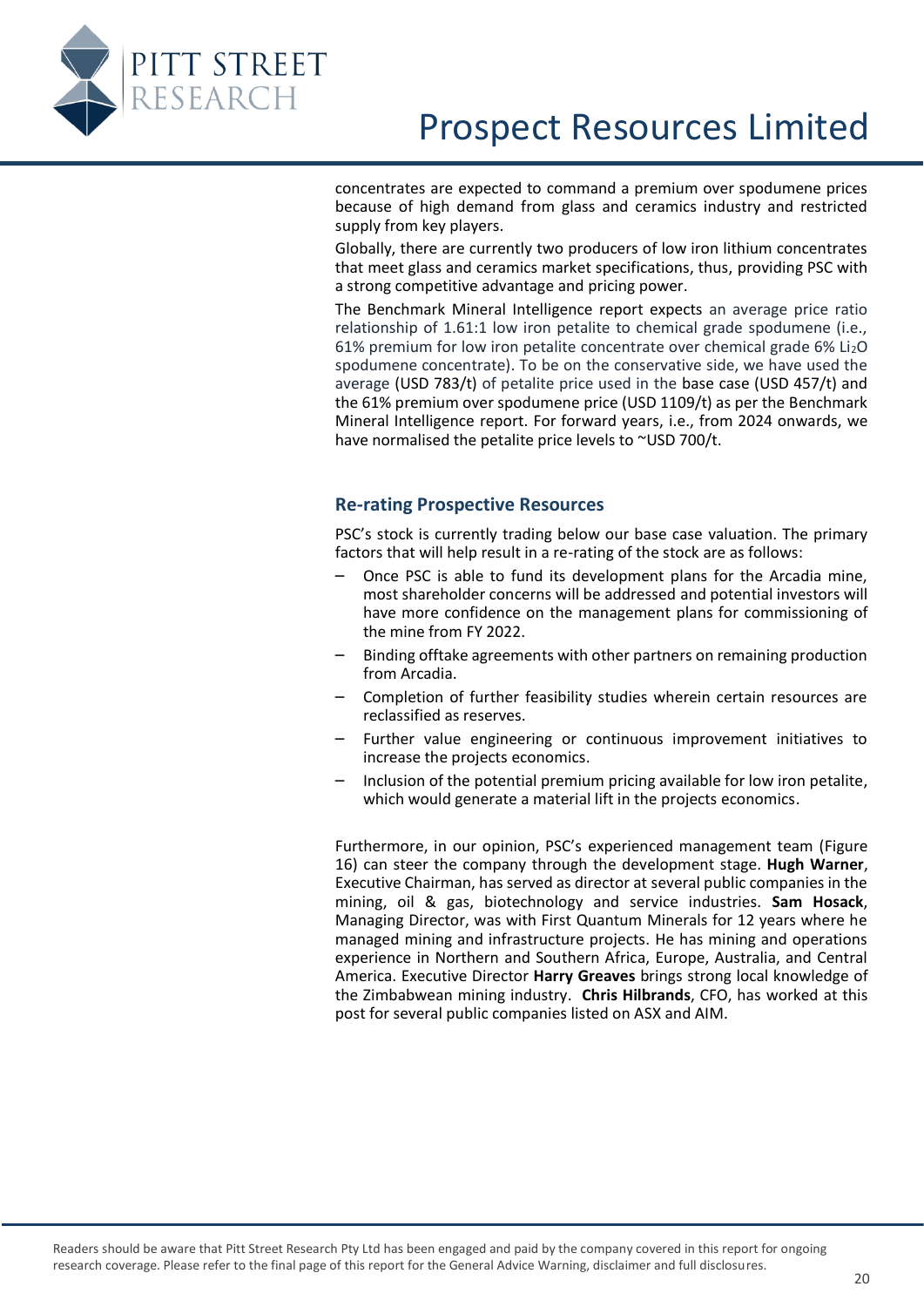

| Figure 16: PSC's proficient management team                       |                                                                                                                                                                                                                                                                                                                                                                |
|-------------------------------------------------------------------|----------------------------------------------------------------------------------------------------------------------------------------------------------------------------------------------------------------------------------------------------------------------------------------------------------------------------------------------------------------|
| <b>Name and Designation</b>                                       | <b>Profile</b>                                                                                                                                                                                                                                                                                                                                                 |
| Hugh Warner<br><b>Executive Chairman</b>                          | Hugh Warner has experience of several years as a director of<br>companies in the mining, oil & gas, biotechnology and service<br>industries.<br>He holds a Bachelor's in Economics from the University of<br>Western Australia.                                                                                                                                |
| Sam Hosack<br><b>Managing Director</b>                            | Sam Hosack is a Zimbabwean who resides in Western Australia.<br>$\bullet$<br>He worked as a project manager for 12 years for First Quantum<br>Minerals.<br>He holds an Honour's in Engineering from Essex University (UK)<br>$\bullet$<br>and an Masters of Business Administration from Ashcroft<br>Business School (UK).                                     |
| Duncan (Harry) Greaves<br><b>Executive Director</b>               | Harry is the founding shareholder of Farvic Consolidated Mines.<br>$\bullet$<br>He was instrumental in the acquisition of Penhalonga Gold and<br>Bushtick Gold projects.<br>Harry has a Bachelor's in Science in Agriculture from University<br>$\bullet$<br>of Natal (South Africa).                                                                          |
| <b>Chris Hilbrands</b><br><b>CFO</b>                              | Chris has been a CFO for a number of resource-focused public<br>$\bullet$<br>companies. He was responsible for financial and administrative<br>operations, as well as statutory reporting and compliance<br>obligations of these organisations.<br>He has a Bachelor's in Commerce and is a chartered<br>$\bullet$<br>accountant.                              |
| Roger Tyler<br><b>Chief Geologist</b>                             | Roger is a geologist who has ~30 years of experience in Africa<br>$\bullet$<br>and currently serves as a technical director for Farvic Mines.<br>He holds a degree in mining geology from the Royal School of<br>$\bullet$<br>Mines (UK) and a Master of Engineering degree in mineral<br>resource estimation from Witwatersrand University (South<br>Africa). |
| <b>Trevor Barnard</b><br><b>General Manager</b>                   | Trevor joined PSC in August 2018 and currently serves as a<br>general manager. He holds a Masters of Engineering degree<br>He is responsible for the design, fabrication, supply of materials<br>and equipment, construction and commissioning.                                                                                                                |
| Nicholas Rathjen<br><b>General Manager</b><br>(Corporate Affairs) | Nicholas has 8 years of experience in investor relations,<br>stockbroking and banking.<br>He has a master's in Applied Finance from Kaplan University<br>and is a graduate and member of the Australian Institute of<br>Company Directors.                                                                                                                     |
| Mike Kitney<br><b>Consultant, Metallurgy, Process Design</b>      | Mike has over 46 years of experience in mineral processing<br>$\bullet$<br>ranging from R&D, operations, project design, construction and<br>commissioning.<br>He holds a Master of Science in Mineral Economics.                                                                                                                                              |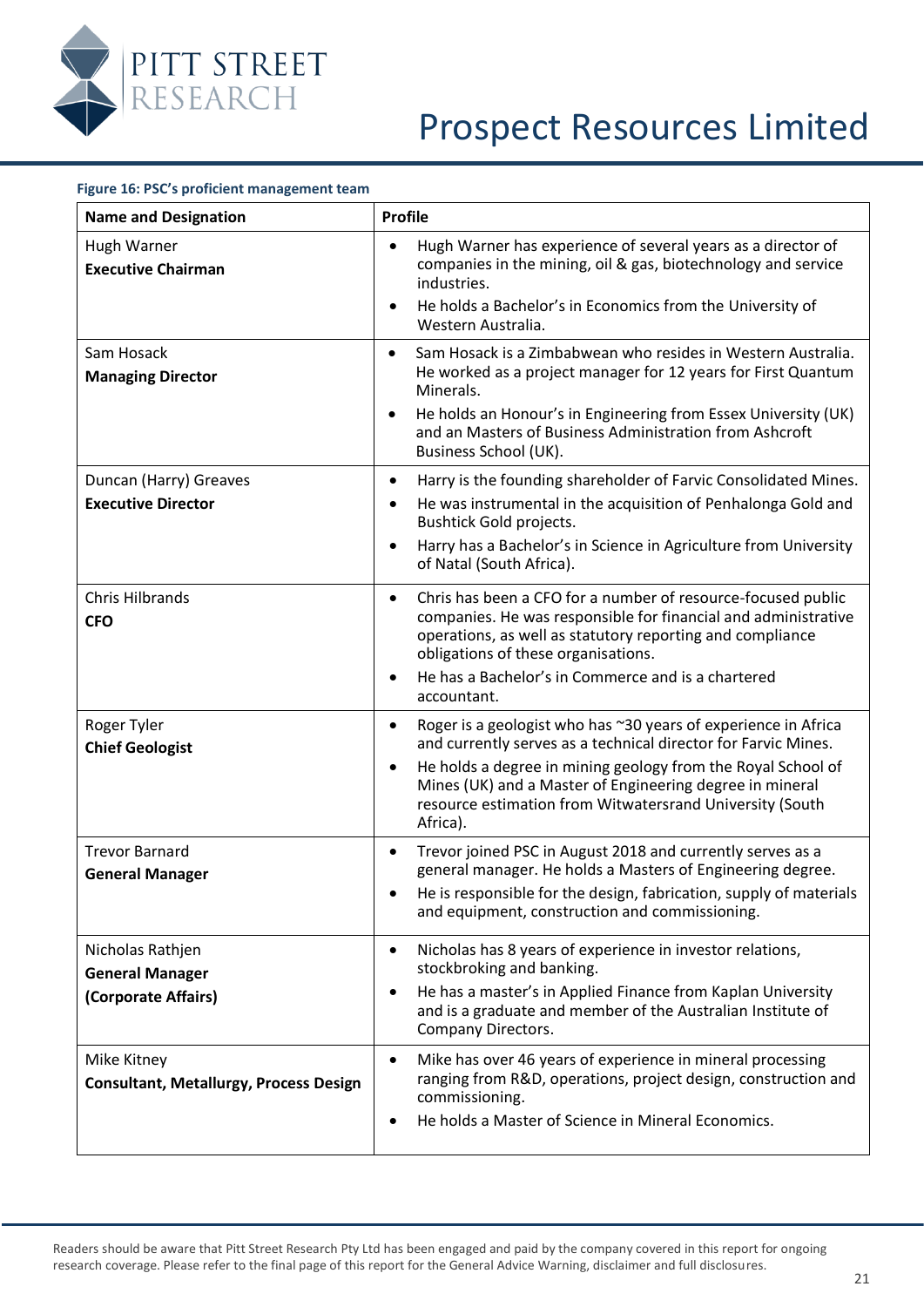

| David Miller<br><b>Consultant Marketing and Offtake</b> | David, a mining engineer, has over 35 years of experience in the<br>resources industry. He holds a Bachelor of Engineering (Mining)<br>degree.                                                                                                   |
|---------------------------------------------------------|--------------------------------------------------------------------------------------------------------------------------------------------------------------------------------------------------------------------------------------------------|
|                                                         | He has held a number of mine management positions in<br>Australia as well as business development and marketing roles<br>in companies and projects in Australia and Southern Africa.                                                             |
|                                                         | He has over 10 years of experience in the lithium industry and<br>$\bullet$<br>has been involved in the evaluation and early expansions of the<br>Greenbushes lithium mine, and the listing of Talison Lithium on<br>the Toronto Stock Exchange. |
|                                                         |                                                                                                                                                                                                                                                  |

<span id="page-21-0"></span>*Source: Company*

The Prospect Resources board, which includes Warner, Hosack and Greaves, has the requisite skills to guide Arcadia into a major producer. **Gerry Fahey**, a mining geologist, worked for many years on Delta Gold's Zimbabwean projects. **Zed Rusike** is a Zimbabwean business leader. **Henian Chen** represents the Sinomine interests.

#### **Risks**

We see five main risks related to PSC's investment thesis:

- 1) **Funding risk**: PSC currently does not generate significant revenue from its mine, and it will require funds for its capital outlay plans. Raising funds on favourable terms (both debt and equity) along with timeliness will be a key challenge for the company. In June 2019, PSC raised ~A\$5m through a placement of 23.5 million fully paid ordinary shares as well as through options exercise of 7.84 million options.
- 2) **Country risk**: Zimbabwe has previously experienced long periods of hyperinflation that has wrecked its economy in the past. The political climate is currently stable but political stability remains a risk. This risk is somewhat mitigated by the company's SEZ status which provides it the benefit of cost reduction and trade barriers associated with the import of raw materials and capital goods.
- 3) **Geological risk**: The reserves and resources figures for the Arcadia mine are estimates, and it is possible that their characteristics may differ. There could be a downside risk if a portion of reserves is re-categorised as resources at a later stage.
- 4) **Currency risk**: PSC will generate revenue by selling a commodity that trades in the US dollar. Also, its cost base is in US dollar but its reporting currency is Australian dollar. This risk is mitigated by the SEZ status that provides a significant benefit of operating without currency constraints and allows the company to hold and trade in foreign currency.
- 5) **Underlying commodity risk**: PSC will generate revenue by largely selling spodumene and petalite. These will further be converted to lithium and tantalum by downstream players. This exposes PSC to commodity price risk, which depends on macroeconomic factors and demand and supply dynamics of the underlying commodity, i.e., lithium.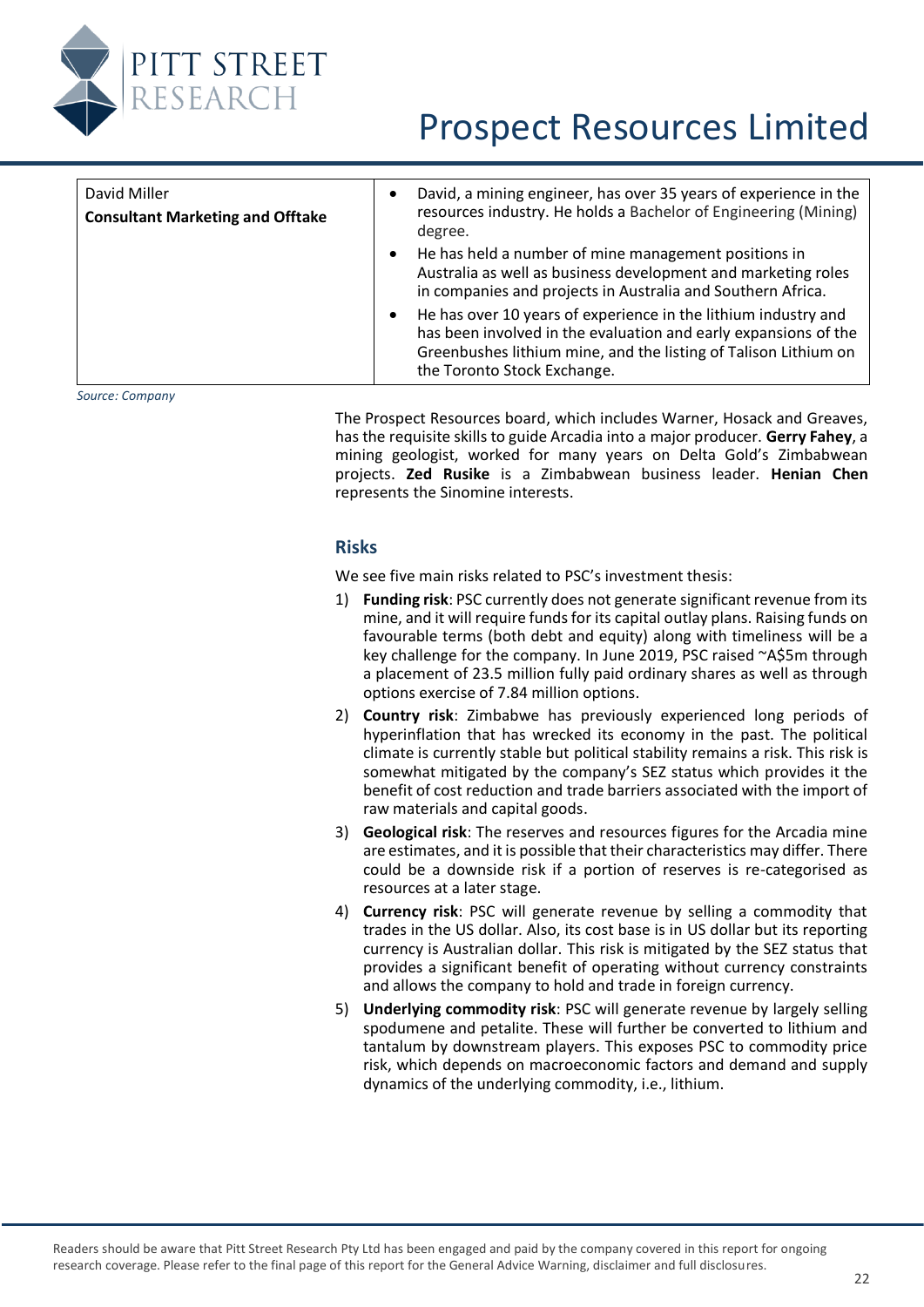<span id="page-22-0"></span>

#### **Major shareholders**

The top five shareholders of PSC constitute ~40% of the total shares outstanding as of 30 June 2019. They are Citicorp (11.28%), Lord of Seven Hills (10.98%), Sinomine International Exploration (7.06%), MBM Capital (5.99%) and BNP Paribas (4.73%).

#### <span id="page-22-1"></span>**Companies to watch in the lithium space**

Based on our assessment, the following six companies are comparable to Prospect Resources [\(Figure 17\)](#page-23-1):

**Galaxy Resources** (ASX: GXY). This global lithium company has lithium production facilities, hard rock mines, and brine assets in Australia, Canada and Argentina. It owns 100% stake in the James Bay lithium pegmatite project in Quebec, Canada, and the Mt. Cattlin mine in Ravensthorpe, WA. The Mt. Cattlin mine has 10.7Mt of reserves at a grade of 1.15%.

**Altura Mining** (ASX: AJM). Altura, a global lithium player, owns and operates the Altura Lithium Mine at Pilgangoora, WA, which commenced production in 2018. It has a production capacity of 220Ktpa. The mine has 34.2Mt of reserves at 1.04% lithium grade.

**Nemaska Lithium Inc** (TSE: NMX). Canada-based NMX aims to become a lithium hydroxide and lithium carbonate supplier to the lithium battery market. It owns 100% interest in the Whabouchi mine, which will produce spodumene. The mine has a reserve of 37Mt at a lithium grade of 1.4%. The company will be vertically integrated and convert spodumene to lithium hydroxide on its own.

**Critical Elements Lithium Corp** (TSXV: CRE). CRE's main project is the Rose Lithium-Tantalum project located in James Bay, Quebec. It is in an advanced exploration stage. The mine will excavate a total of 26.8m tons of ore grading an average of 0.85% Li<sub>2</sub>O and 133ppm Ta<sub>2</sub>O<sub>5</sub>. It has a processing capacity of 1.61Mtpa and will produce 236.5Kt of spodumene and 0.95Mlbs of tantalite concentrate.

**Mali Lithium Ltd** (ASX: MLL). Formerly Birimian Limited, it is an Australiabased lithium company focused on the development of the Goulamina Lithium Project in Mali, Africa. It is estimated to contain ore reserves of 31.2Mt at 1.56% lithium grade. The project is on track to commence lithium production by 2020.

### <span id="page-22-2"></span>**Conclusion: Favourable project dynamics**

PSC possesses high-quality lithium reserves, an experienced management team, and favourable project dynamics. It has received all the requisite environmental approvals and is slated to commence production in 2022. Its offtake agreement with Sinomine will provide revenue visibility and financial cushion. Further clarity on the Arcadia project funding and on track progress of the development plan are expected to contribute to a potential re-rating of the stock. Based on our base and bull case DCF calculation, we arrived at a fair value range of A\$0.47–1.00.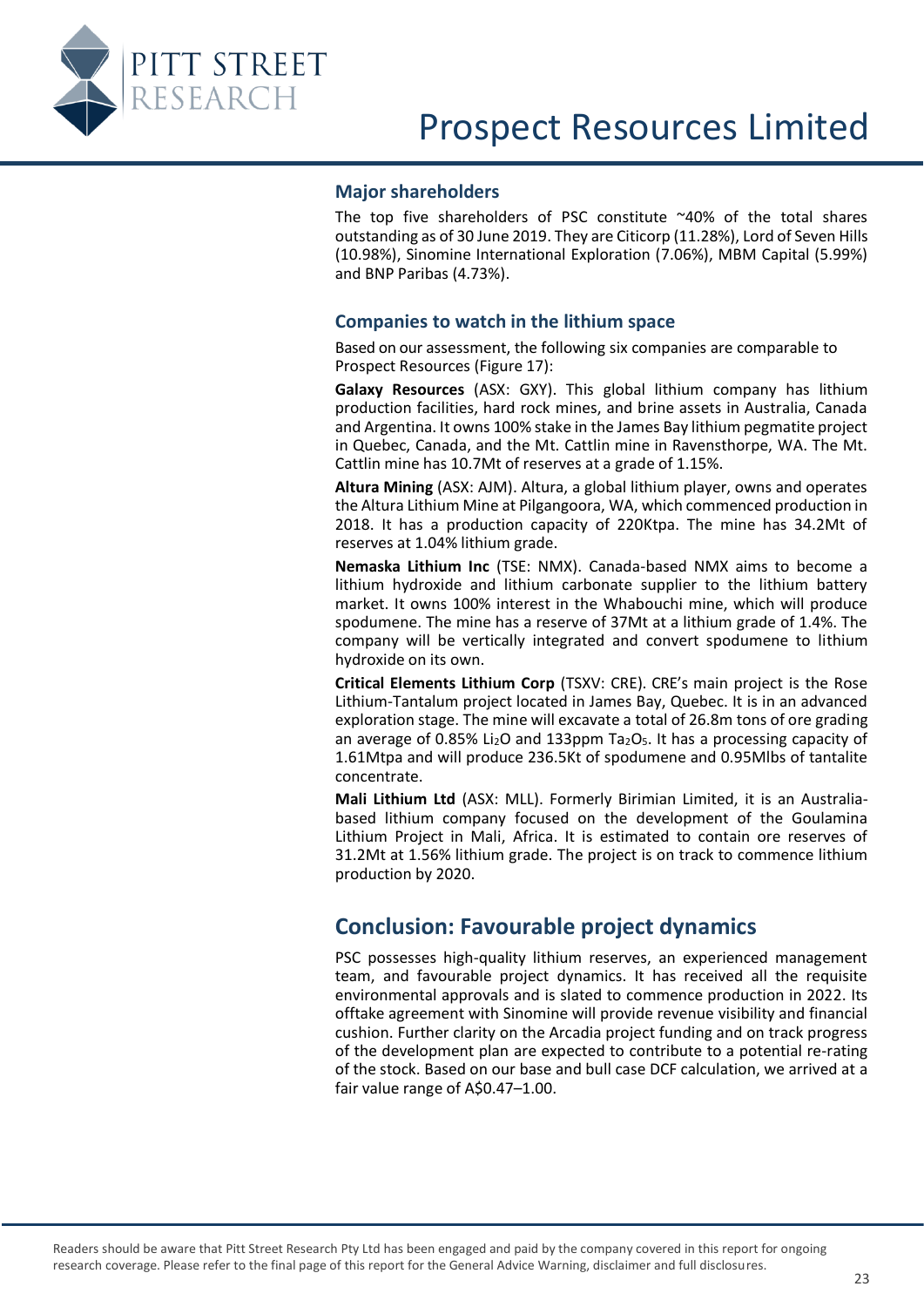

#### <span id="page-23-1"></span>**Figure 17: Peer group market capitalisation (US\$ m)**



*Source: Pitt Street Research*

### <span id="page-23-0"></span>**SWOT Analysis**

#### **Strengths**

- PSC has high-quality ore reserves and higher-than-average lithium grade. Its petalite is one of the purest, which is a sought-after quality in the enduser glass and ceramic industry.
- The Arcadia mine project has several qualities such as favourable infrastructure, supportive government policies and compelling project economics.
- The offtake agreement with Sinomine will help the company in its development phase. Also, Sinomine has numerous businesses in Zimbabwe, especially related to ferrochrome, and the technical knowhow to convert spodumene and petalite to lithium carbonate.
- Its products are suitable for chemical conversion and direct low-iron concentrate feed. Hence, PSC can tap multiple customer channels.
- Arcadia's cost base is likely to be in the world's lowest quartile, while the project itself has a low capital intensity and low strip ratio
- Grant of SEZ status is expected to provide further financial and nonfinancial benefits that will aid the development of the project.

#### **Weaknesses**

– As the development phase starts, the company will need funding. As it is not currently generating significant revenue, it will have to rely on external sources for funding.

#### **Opportunities**

Its spodumene and petalite will be used by industries that are poised for growth. Spodumene is converted to battery minerals, and demand for EVs is expected to increase significantly in the coming years. Petalite is predominantly used in glass and ceramics. According to Grand View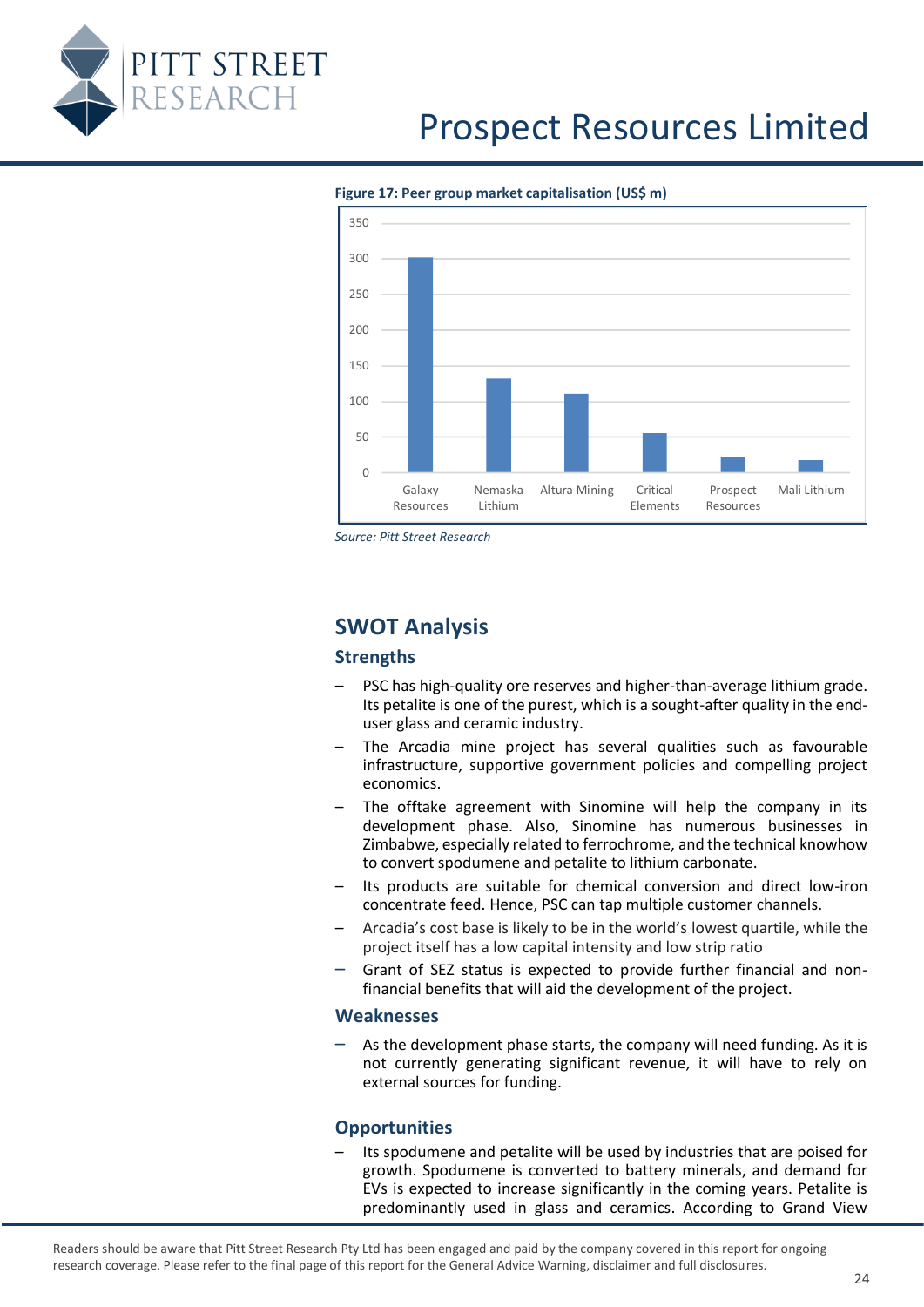

Research, the ceramic industry is expected to grow at 9.1% CAGR from 2019 to 2025.

– Offtake agreements with other partners for remaining production of Arcadia in near future will provide solid revenue visibility.

#### **Threats**

- The Arcadia mine is located in Zimbabwe, which does not have a stable government. Although the political environment has been benign in the past two years, it still remains a risk.
- Much of the project economics depends on the price of lithium. If lithium prices were to trend downward, PSC may experience erosion in shareholder value.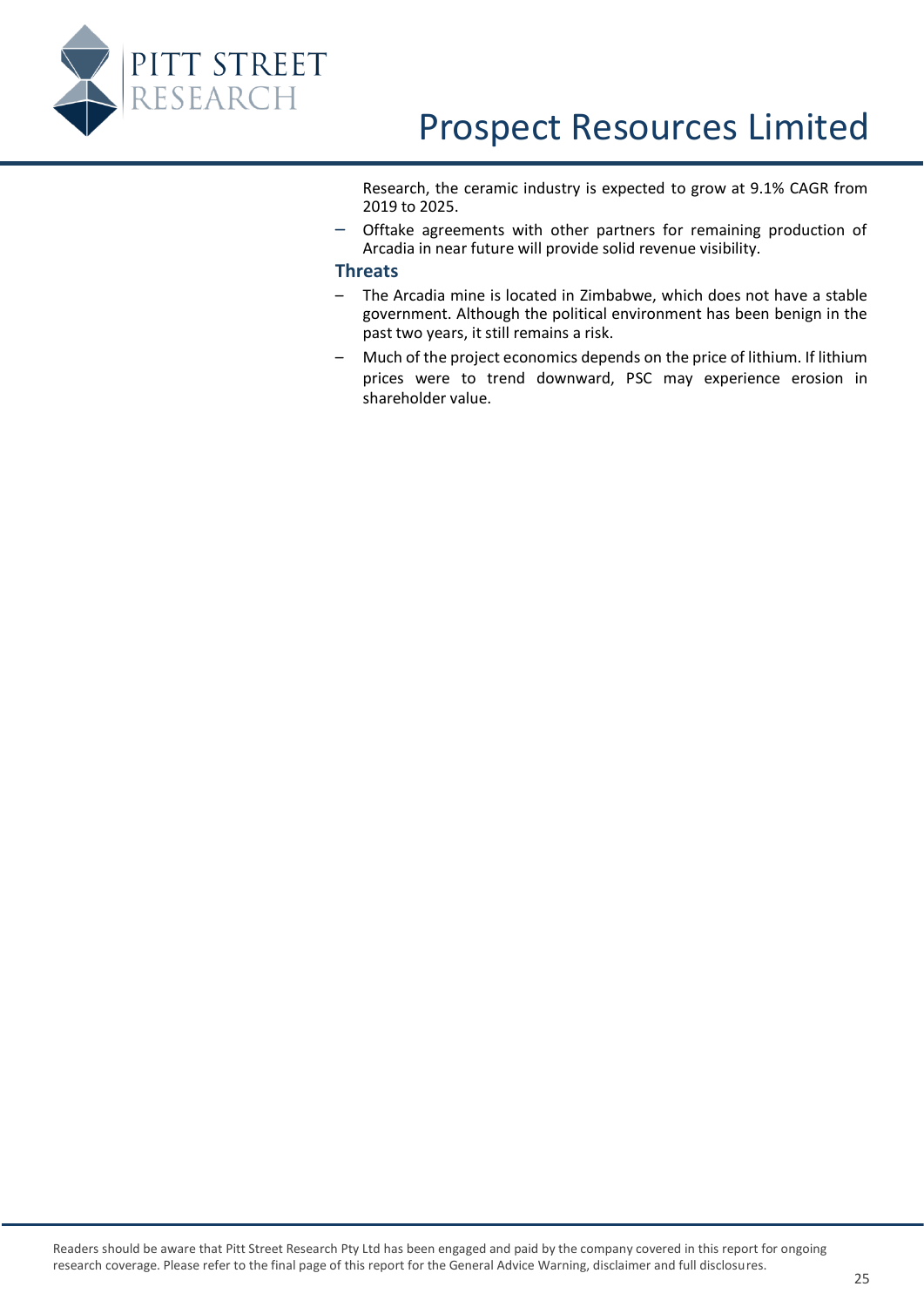

### <span id="page-25-0"></span> $App$

| <b>Timeline</b> | <b>Buyer</b>      | Target  | %<br><b>Acquired</b> | Deal<br>currency | Deal value<br>(m) | EV value<br>(m) | Reserves (Mt) | <b>Attributable Total LCE</b><br>Reserves (Mt) | (Mt)  | <b>Attributable LCE</b><br>(Mt) |
|-----------------|-------------------|---------|----------------------|------------------|-------------------|-----------------|---------------|------------------------------------------------|-------|---------------------------------|
|                 | May-19 Wesfarmers | Kidman  | 50%                  | <b>AUD</b>       | \$776             | \$1.552         | 189.0         | 94.5                                           | 7.030 | 3.5                             |
| $Dec-18$        | Albemarle         | Wodgina | 50%                  | <b>USD</b>       | \$1.150           | \$2,300         | 151.9         | 151.9                                          | 3.000 | 3.0 <sub>l</sub>                |
|                 |                   |         |                      |                  |                   |                 |               |                                                |       |                                 |
|                 | Prospect          | Arcadia | 87%                  | <b>AUD</b>       |                   | \$35            | 26.9          | 23.4                                           | 0.868 | 0.8                             |

| Timeline | <b>Buyer</b>      | <b>Target</b> | <b>Mine life</b> | Li Grade | <b>Target</b>   | <b>EV/Attributable</b> | <b>EV/Attributable</b> |
|----------|-------------------|---------------|------------------|----------|-----------------|------------------------|------------------------|
|          |                   |               | (Years)          | Region   | <b>Reserves</b> | LCE (Mt)               |                        |
|          | May-19 Wesfarmers | Kidman        | 47               | $1.50\%$ | Australia       | 16.4                   | 441.5                  |
| $Dec-18$ | Albemarle         | Wodgina       | 30               | 1.17%    | Australia       | 15.1                   | 766.7                  |
|          |                   |               |                  |          |                 |                        |                        |
|          | Prospect          | Arcadial      | 12               | 1.31%    | Zimbabwe        | 1.5                    | 46.3                   |

| Avg. EV/Attributable Reserve (x) | 15.8 |
|----------------------------------|------|
|                                  |      |
| Implied EV of Prospect Resources | 369  |
| (A\$m) without any               |      |
| discount/premium                 |      |

*Source: Pitt Street Research*

| endix I - Recent Deals (Valuation) |               |               |                      |                         |                   |                        |                      |                                                           |       |  |
|------------------------------------|---------------|---------------|----------------------|-------------------------|-------------------|------------------------|----------------------|-----------------------------------------------------------|-------|--|
| ne i                               | <b>Buyer</b>  | <b>Target</b> | %<br><b>Acquired</b> | <b>Deal</b><br>currency | Deal value<br>(m) | <b>EV value</b><br>(m) | <b>Reserves (Mt)</b> | Attributable Total LCE Attributab<br><b>Reserves (Mt)</b> | (Mt)  |  |
|                                    | 19 Wesfarmers | Kidman        | 50%                  | <b>AUD</b>              | \$776             | \$1,552                | 189.0                | 94.5                                                      | 7.030 |  |
| 18                                 | Albemarle     | Wodgina       | 50%                  | <b>USD</b>              | \$1,150           | \$2,300                | 151.9                | 151.9                                                     | 3.000 |  |

| <b>EV/Attributable</b> |  |
|------------------------|--|
| LCE (Mt)               |  |
| 441.5                  |  |
| 766.7                  |  |
|                        |  |
| 6.3                    |  |

| <b>EV/Attributable</b> |
|------------------------|
| <b>Reserves</b>        |
| 16.4                   |
| 15.1                   |
|                        |
|                        |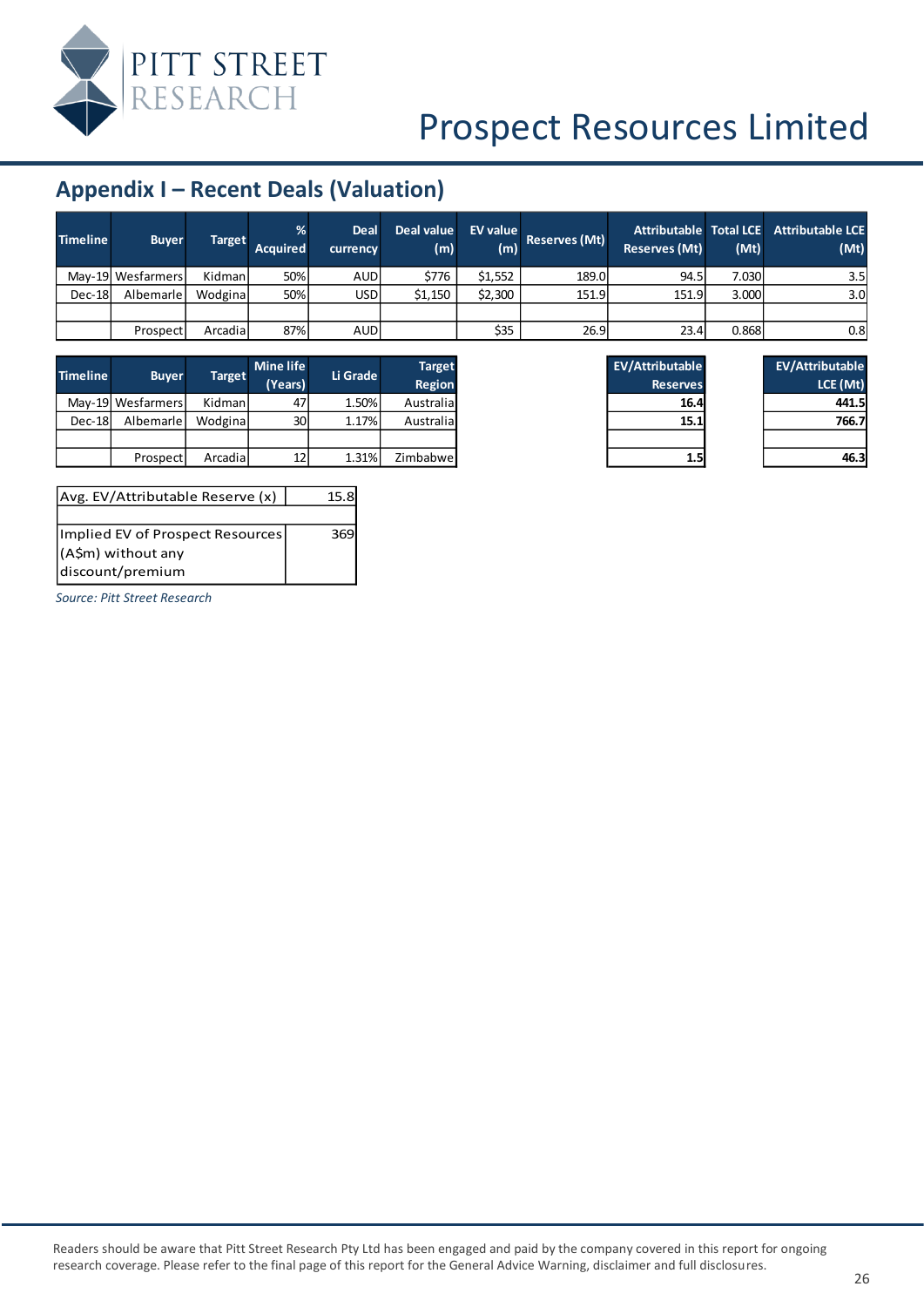

### <span id="page-26-0"></span>**Appendix II – PSC's Board of Directors**

| <b>Name and Designation</b>                         | <b>Profile</b>                                                                                                                                                                                                                                      |  |  |  |  |
|-----------------------------------------------------|-----------------------------------------------------------------------------------------------------------------------------------------------------------------------------------------------------------------------------------------------------|--|--|--|--|
| Hugh Warner<br><b>Executive Chairman</b>            | Hugh Warner has experience of several years as a director of companies in the<br>$\bullet$<br>mining, oil & gas, biotechnology and service industries.<br>He holds a Bachelor's in Economics from the University of Western Australia.<br>$\bullet$ |  |  |  |  |
|                                                     |                                                                                                                                                                                                                                                     |  |  |  |  |
| Sam Hosack<br><b>Managing Director</b>              | Sam Hosack is a Zimbabwean who resides in Western Australia. He worked a<br>$\bullet$<br>project manager for 12 years for First Quantum minerals.                                                                                                   |  |  |  |  |
|                                                     | He holds a Bachelor's in Engineering from Essex University (UK) and an MBA<br>$\bullet$<br>from Ashcroft Business School (UK).                                                                                                                      |  |  |  |  |
| Duncan (Harry) Greaves<br><b>Executive Director</b> | Duncan is a fourth-generation Zimbabwean. He has more than 10 years of<br>$\bullet$<br>experience in mining, exploration, development and production activities.                                                                                    |  |  |  |  |
|                                                     | He is a founding shareholder of Farvic Consolidated Mines, which operates gold<br>$\bullet$<br>mines in Southern Zimbabwe.                                                                                                                          |  |  |  |  |
| Gerry Fahey<br><b>Non-Executive Director</b>        | Gerry has over 40 years of experience in the minerals industry. He is a specialist<br>$\bullet$<br>in mining geology and mine development.                                                                                                          |  |  |  |  |
|                                                     | He is the Director of Focus Minerals Ltd and formerly served as a Director of<br>$\bullet$<br>CSA Global Pty Ltd, and member of the JORC.                                                                                                           |  |  |  |  |
| <b>Zed Rusike</b>                                   | Zed is a resident of Zimbabwe and a qualified accountant.<br>٠                                                                                                                                                                                      |  |  |  |  |
| <b>Non-Executive Director</b>                       | He is the Director of Cairns Holdings, TSL Ltd, Dulux Paints Ltd and Halsted<br>$\bullet$<br>Brothers Ltd.                                                                                                                                          |  |  |  |  |
| Henian Chen                                         | Chen has been serving as the Chairman of Changshu Yuhua Property Co Ltd<br>$\bullet$<br>since 2003.                                                                                                                                                 |  |  |  |  |
| <b>Non-Executive Director</b>                       | He has also been serving as the Deputy Chairman of Afore New Energy<br>$\bullet$<br>Technology (Shanghai) Co Ltd since 2007.                                                                                                                        |  |  |  |  |

*Source: Company*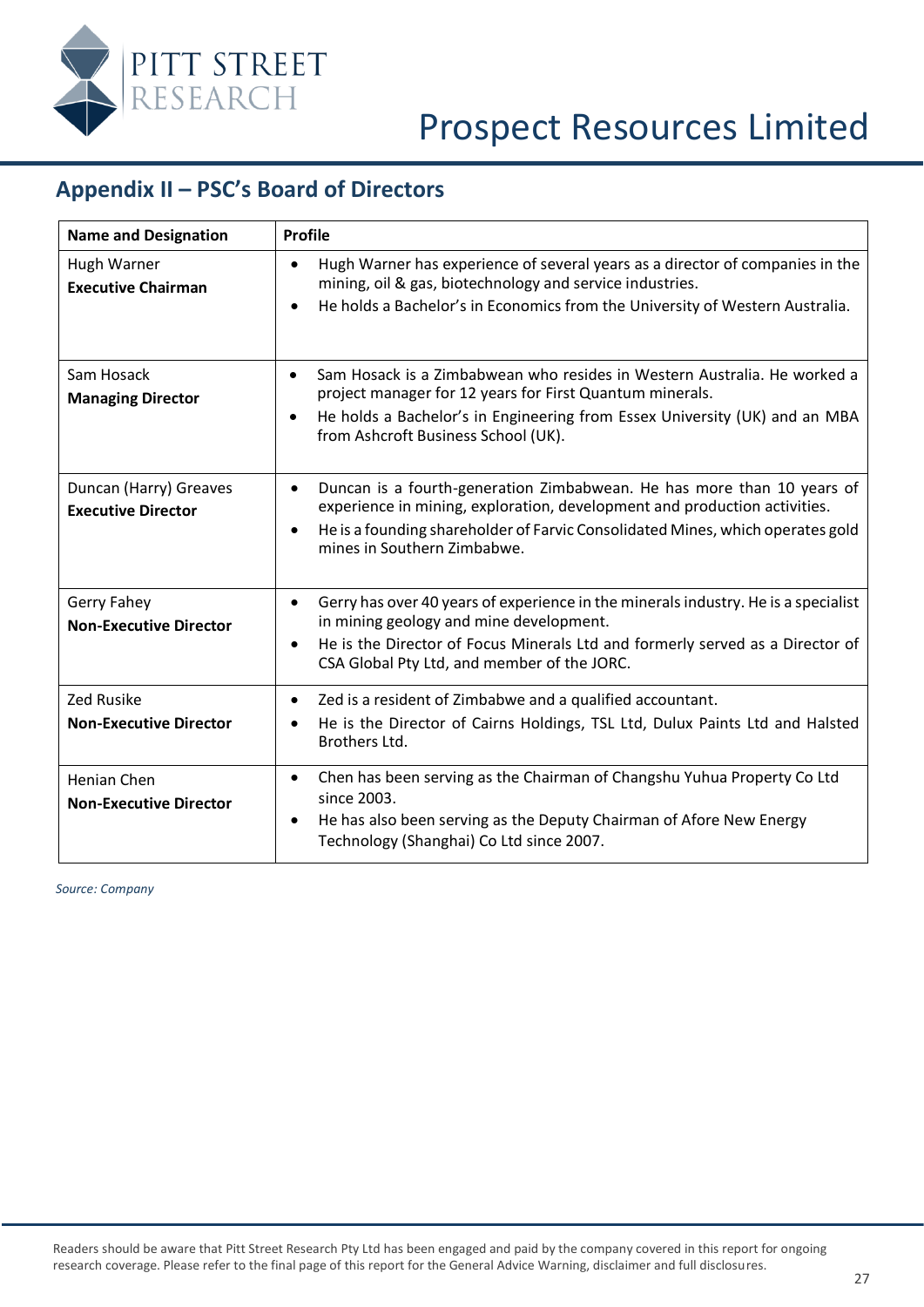<span id="page-27-0"></span>

### **Appendix III – Analyst qualifications**

Stuart Roberts, lead analyst on this report, has been covering the Life Sciences sector as an analyst since 2002.

- **-** Stuart obtained a Master of Applied Finance and Investment from the Securities Institute of Australia in 2002. Previously, from the Securities Institute of Australia, he obtained a Certificate of Financial Markets (1994) and a Graduate Diploma in Finance and Investment (1999).
- **-** Stuart joined Southern Cross Equities as an equities analyst in April 2001. From February 2002 to July 2013, his research specialty at Southern Cross Equities and its acquirer, Bell Potter Securities, was Healthcare and Biotechnology. During this time, he covered a variety of established healthcare companies such as CSL, Cochlear and Resmed, as well as numerous emerging companies. Stuart was a Healthcare and Biotechnology analyst at Baillieu Holst from October 2013 to January 2015.
- **-** After 15 months in 2015 and 2016 doing Investor Relations for two ASXlisted cancer drug developers, Stuart founded NDF Research in May 2016 to provide issuer-sponsored equity research on ASX-listed Life Science companies
- **-** In July 2016, with Marc Kennis, Stuart co-founded Pitt Street Research Pty Ltd, which provides issuer-sponsored research on ASX-listed companies across the entire market, including Life Science companies.